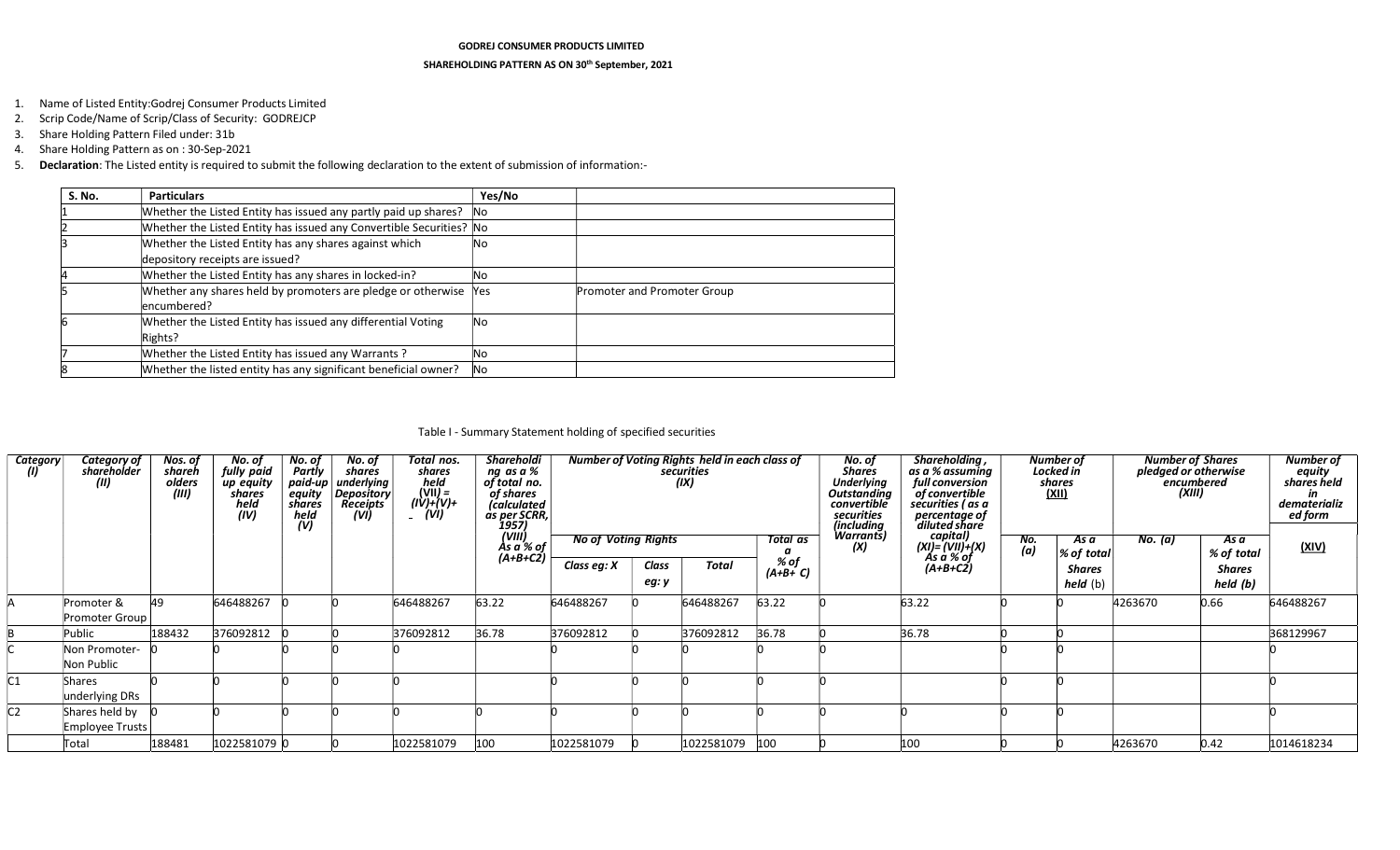Table II - Statement showing shareholding pattern of the Promoter and Promoter Group

| Category & Name<br>of the<br>Shareholders<br>(1) | PAN<br>(II) | No. of<br>shareh<br>older<br>(III) | No. of<br>fully<br>paid<br>иp<br>equity<br>shares | Partly<br>paid-up<br>equity -<br>shares<br>held<br>(V) | Nos. of<br>shares<br>underlying<br>Depository<br><b>Receipts</b><br>(VI) | Total<br>nos.<br>shares<br>held<br>(VII =<br>$I\overrightarrow{V+V+VI}$ | <b>Sharehol</b><br>ding %<br>calculate<br>d as per<br>SCRR,<br>1957<br>As a % of | Number of Voting Rights held in<br>each class of securities |              | (IX)         |                                    | No. of<br><b>Shares</b><br>Underlying<br>Outstanding<br>convertible<br>securities | Shareholding as a<br>% assuming<br><b>Full conversion</b><br>Of convertible<br>securities (as a<br>percentage<br>of diluted |            | <b>Number of</b><br>Locked in<br>shares<br>(XII) |          | <b>Number of</b><br><b>Shares</b><br>pledged or<br><b>otherwise</b><br>encumbered<br>(XIII) | Number of<br>equity<br>shares held<br>in<br>dematerializ<br>ed form<br>(XIV) |
|--------------------------------------------------|-------------|------------------------------------|---------------------------------------------------|--------------------------------------------------------|--------------------------------------------------------------------------|-------------------------------------------------------------------------|----------------------------------------------------------------------------------|-------------------------------------------------------------|--------------|--------------|------------------------------------|-----------------------------------------------------------------------------------|-----------------------------------------------------------------------------------------------------------------------------|------------|--------------------------------------------------|----------|---------------------------------------------------------------------------------------------|------------------------------------------------------------------------------|
|                                                  |             |                                    | held<br>(IV)                                      |                                                        |                                                                          |                                                                         | $(A+B+C2)$<br>(VIII)                                                             | <b>No of Voting Rights</b>                                  |              |              | <b>Total</b> as<br>a % of<br>Total | (including <sub>.</sub><br>Warrants)<br>(X)                                       | share<br>capital)<br>(XI) = (VII)+(X) as                                                                                    | No.<br>(a) | As a<br>% of total<br><b>Shares</b>              | No. (a)  | As a % of<br>total<br>shares held                                                           |                                                                              |
|                                                  |             |                                    |                                                   |                                                        |                                                                          |                                                                         |                                                                                  | <b>Class X</b>                                              | <b>Class</b> | <b>Total</b> | <b>Voting</b><br>rights            |                                                                                   | a % of<br>$A+B+C2$                                                                                                          |            | held (b)                                         |          | (b)                                                                                         |                                                                              |
| Indian                                           |             | In                                 |                                                   |                                                        | n                                                                        | n                                                                       | ln.                                                                              |                                                             |              |              |                                    |                                                                                   |                                                                                                                             |            | n                                                | 'n       |                                                                                             |                                                                              |
| Individuals/Hindu                                |             | 14                                 | 15016478                                          |                                                        |                                                                          | 15016478                                                                | 1.47                                                                             | 15016478                                                    |              | 15016478     | 1.47                               |                                                                                   | 1.47                                                                                                                        |            | 'n                                               | 4263670  | 28.39                                                                                       | 15016478                                                                     |
| undivided Family                                 |             |                                    |                                                   |                                                        |                                                                          |                                                                         |                                                                                  |                                                             |              |              |                                    |                                                                                   |                                                                                                                             |            |                                                  |          |                                                                                             |                                                                              |
| <b>ADI BARJORJI GODREJ</b>                       | AAEPG5459R  |                                    | 1500                                              |                                                        |                                                                          | 1500                                                                    | <b>n</b>                                                                         | 1500                                                        |              | 1500         |                                    |                                                                                   |                                                                                                                             |            | n                                                |          |                                                                                             | 1500                                                                         |
| TANYA ARVIND DUBASH                              | AHCPD2973J  |                                    | 66                                                |                                                        |                                                                          | 66                                                                      |                                                                                  | 66                                                          |              | 66           |                                    |                                                                                   |                                                                                                                             |            |                                                  |          |                                                                                             | 66                                                                           |
| AZAAR ARVIND DUBASH                              | FHQPD6898K  |                                    | 370000                                            |                                                        |                                                                          | 370000                                                                  | 0.04                                                                             | 370000                                                      |              | 370000       | 0.04                               |                                                                                   | 0.04                                                                                                                        |            |                                                  |          |                                                                                             | 370000                                                                       |
| ARYAAN ARVIND DUBASH CVPPD5394C                  |             |                                    |                                                   |                                                        |                                                                          |                                                                         |                                                                                  |                                                             |              |              |                                    |                                                                                   |                                                                                                                             |            |                                                  |          |                                                                                             |                                                                              |
| NISABA GODREJ                                    | AAFPG3636B  |                                    | 370087                                            |                                                        |                                                                          | 370087                                                                  | 0.04                                                                             | 370087                                                      |              | 370087       | 0.04                               |                                                                                   | 0.04                                                                                                                        |            |                                                  |          |                                                                                             | 370087                                                                       |
| PIROJSHA ADI GODREJ                              | ADTPG8791J  |                                    | 370129                                            |                                                        |                                                                          | 370129                                                                  | 0.04                                                                             | 370129                                                      |              | 370129       | 0.04                               |                                                                                   | 0.04                                                                                                                        |            |                                                  |          |                                                                                             | 370129                                                                       |
| NADIR BARJORJI GODREJ                            | AADPG7643Q  |                                    | 63                                                |                                                        |                                                                          | 63                                                                      |                                                                                  | 63                                                          |              | 63           |                                    |                                                                                   |                                                                                                                             |            |                                                  | <b>n</b> |                                                                                             | 63                                                                           |
| <b>RATI NADIR GODREJ</b>                         | AAFPG3741B  |                                    |                                                   |                                                        |                                                                          | 'n                                                                      |                                                                                  |                                                             |              |              |                                    |                                                                                   |                                                                                                                             |            |                                                  |          |                                                                                             |                                                                              |
| <b>BURJIS NADIR GODREJ</b>                       | AXHPG0260C  |                                    | 1901172                                           |                                                        |                                                                          | 1901172                                                                 | 0.19                                                                             | 1901172                                                     |              | 1901172      | 0.19                               |                                                                                   | 0.19                                                                                                                        |            |                                                  | 1901172  | 100                                                                                         | 1901172                                                                      |
| <b>SOHRAB NADIR GODREJ</b>                       | BFGPG4738B  |                                    | 1901184                                           |                                                        |                                                                          | 1901184                                                                 | 0.19                                                                             | 1901184                                                     |              | 1901184      | 0.19                               |                                                                                   | 0.19                                                                                                                        |            |                                                  | 1901184  | 100                                                                                         | 1901184                                                                      |
| HORMAZD NADIR GODREJ BPOPG2692N                  |             |                                    | 461314                                            |                                                        |                                                                          | 461314                                                                  | 0.05                                                                             | 461314                                                      |              | 461314       | 0.05                               |                                                                                   | 0.05                                                                                                                        |            |                                                  | 461314   | 100                                                                                         | 461314                                                                       |
| JAMSHYD NAOROJI<br><b>GODREJ</b>                 | AACPG0840L  |                                    |                                                   |                                                        |                                                                          |                                                                         |                                                                                  |                                                             |              |              |                                    |                                                                                   |                                                                                                                             |            |                                                  |          |                                                                                             |                                                                              |
| PHEROZA JAMSHYD<br><b>GODREJ</b>                 | AAMPG4506D  |                                    | 9640700                                           |                                                        |                                                                          | 9640700                                                                 | 0.94                                                                             | 9640700                                                     |              | 9640700      | 0.94                               |                                                                                   | 0.94                                                                                                                        |            |                                                  |          |                                                                                             | 9640700                                                                      |
| RAIKA JAMSHYD GODREJ AATPG7702L                  |             |                                    | 50                                                |                                                        |                                                                          | 50                                                                      |                                                                                  | 50                                                          |              | 50           |                                    |                                                                                   |                                                                                                                             |            |                                                  | n        |                                                                                             | 50                                                                           |
| NAVROZE JAMSHYD<br><b>GODREJ</b>                 | AECPG7092J  |                                    | 77                                                |                                                        |                                                                          | 77                                                                      |                                                                                  | 77                                                          |              | 77           |                                    |                                                                                   |                                                                                                                             |            |                                                  |          |                                                                                             | 77                                                                           |
| SMITA GODREJ CRISHNA                             | AACPC1513C  |                                    | IO                                                |                                                        |                                                                          | n                                                                       |                                                                                  | n                                                           |              |              |                                    |                                                                                   |                                                                                                                             |            | n                                                |          |                                                                                             |                                                                              |
| VIJAY MOHAN CRISHNA                              | AACPC1580F  |                                    | l0                                                |                                                        |                                                                          | n                                                                       |                                                                                  | <b>n</b>                                                    |              |              |                                    |                                                                                   |                                                                                                                             |            |                                                  |          |                                                                                             |                                                                              |
| <b>NYRIKA HOLKAR</b>                             | ACUPC0808L  |                                    | 64                                                |                                                        |                                                                          | 64                                                                      |                                                                                  | 64                                                          |              | 64           |                                    |                                                                                   |                                                                                                                             |            |                                                  |          |                                                                                             | 64                                                                           |
| RISHAD KAIKHUSHRU<br>NAOROJI                     | AACPN9750C  |                                    | 72                                                |                                                        |                                                                          | 72                                                                      |                                                                                  | 72                                                          |              | 72           |                                    |                                                                                   |                                                                                                                             |            |                                                  |          |                                                                                             | 72                                                                           |
| ALOO VAGHAIWALLA                                 | ZZZZZ9999Z  |                                    | 'n                                                |                                                        |                                                                          |                                                                         |                                                                                  |                                                             |              |              |                                    |                                                                                   |                                                                                                                             |            | n                                                |          |                                                                                             |                                                                              |
| <b>BEHRAM VAGHAIWALLA</b>                        | ZZZZZ9999Z  |                                    | 'n                                                |                                                        |                                                                          |                                                                         |                                                                                  |                                                             |              |              |                                    |                                                                                   |                                                                                                                             |            |                                                  | <b>n</b> |                                                                                             |                                                                              |
| <b>ARMAITY VAGHAIWALLA</b>                       | ZZZZZ9999Z  |                                    |                                                   |                                                        |                                                                          |                                                                         |                                                                                  |                                                             |              |              |                                    |                                                                                   |                                                                                                                             |            |                                                  |          |                                                                                             |                                                                              |
| <b>FRENY MODY</b>                                | ZZZZZ9999Z  |                                    |                                                   |                                                        |                                                                          | 'n                                                                      |                                                                                  | 'n                                                          |              | 'n           |                                    |                                                                                   |                                                                                                                             |            | n                                                | <b>n</b> |                                                                                             |                                                                              |
| <b>VIVECK CRISHNA</b>                            | AEWPC2794M  | -lo                                | <b>n</b>                                          |                                                        | n.                                                                       | <b>n</b>                                                                | <b>n</b>                                                                         | 'n                                                          |              | <b>n</b>     |                                    |                                                                                   |                                                                                                                             |            | <b>n</b>                                         | <b>n</b> |                                                                                             |                                                                              |
| <b>VICKRAM CRISHNA</b>                           | ACLPC3428P  | l0                                 | lo.                                               | 'n                                                     | n                                                                        | In.                                                                     | <b>n</b>                                                                         | <b>n</b>                                                    |              | <b>n</b>     | n                                  |                                                                                   | 'n                                                                                                                          |            | <b>n</b>                                         | <b>n</b> |                                                                                             | n                                                                            |
| SEETHA SHEARER                                   | ZZZZZ9999Z  |                                    | $\mathbf{0}$                                      |                                                        | IN.                                                                      | n                                                                       |                                                                                  | $\Omega$                                                    |              |              |                                    |                                                                                   |                                                                                                                             |            | In.                                              | l0       |                                                                                             | n                                                                            |
| <b>KARLA BOOKMAN</b>                             | AUKPB3033C  |                                    | lo.                                               |                                                        | In.                                                                      | n                                                                       |                                                                                  | <b>n</b>                                                    |              | <b>n</b>     |                                    |                                                                                   |                                                                                                                             |            | In.                                              | l0       |                                                                                             | n                                                                            |
| SASHA GODREJ                                     | CEMPG5673M  |                                    | <b>n</b>                                          |                                                        |                                                                          |                                                                         |                                                                                  | <b>n</b>                                                    |              |              |                                    |                                                                                   |                                                                                                                             |            | h                                                | In       |                                                                                             |                                                                              |
| LANA GODREJ                                      | CCFPG8622M  | m                                  | <b>n</b>                                          |                                                        | IN.                                                                      | n                                                                       |                                                                                  | <b>n</b>                                                    |              |              |                                    |                                                                                   |                                                                                                                             |            | In.                                              | l0       |                                                                                             |                                                                              |
| <b>CYRUS PHIROZE SHROFF</b>                      | AMTPS1479G  |                                    | In                                                |                                                        |                                                                          | n                                                                       |                                                                                  | 'n                                                          |              |              |                                    |                                                                                   |                                                                                                                             |            | h                                                | In       |                                                                                             |                                                                              |
| <b>YESHWANT HOLKAR</b>                           | AHOPH1354H  |                                    |                                                   |                                                        |                                                                          |                                                                         |                                                                                  |                                                             |              |              |                                    |                                                                                   |                                                                                                                             |            |                                                  | 'n       |                                                                                             |                                                                              |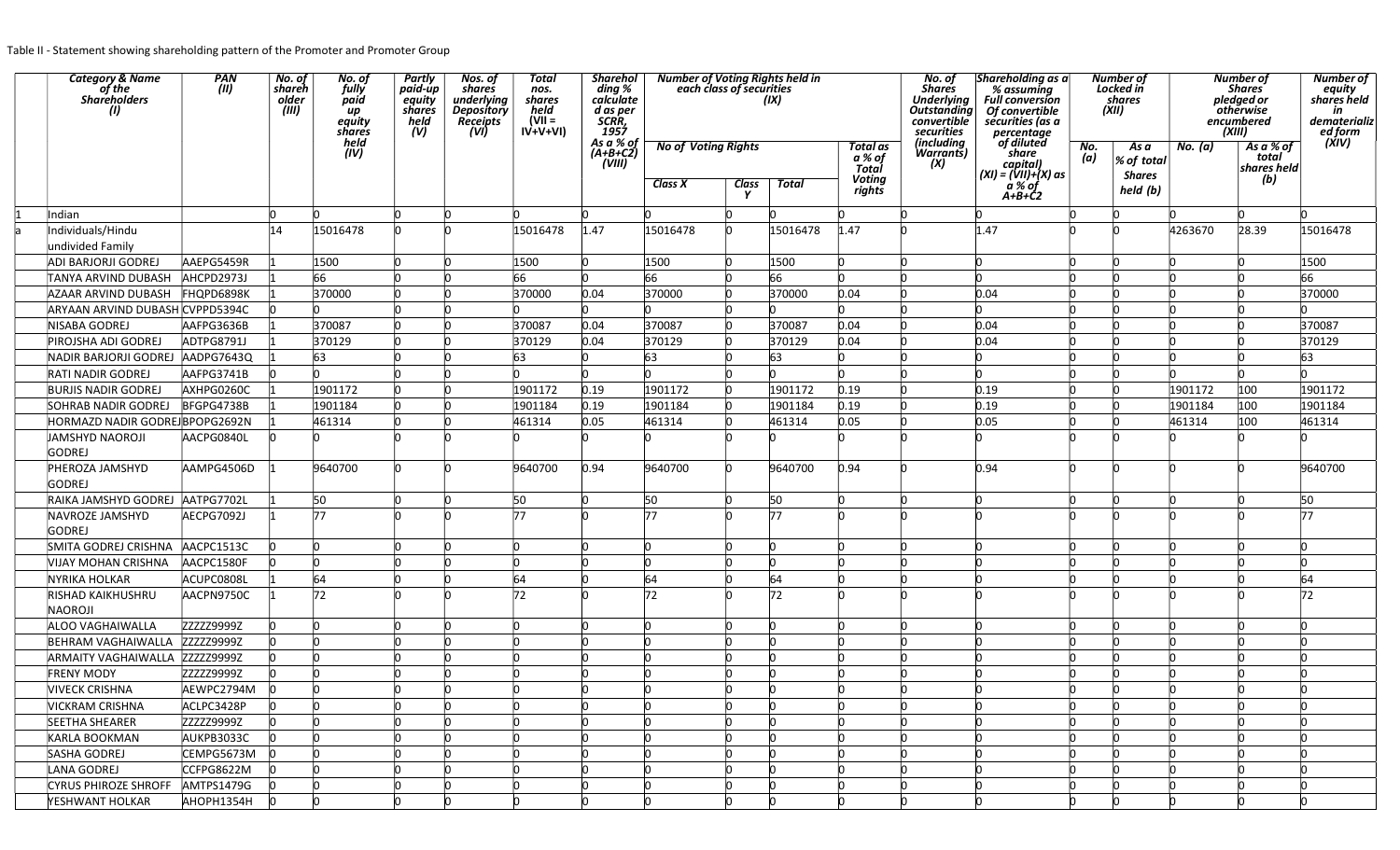| Central Government/<br>State Government(s)<br>Financial Institutions/<br>In<br>In.<br>n<br>n<br>n<br>Banks<br>34<br>631471719 61.75<br>631471719<br>631471719<br>Any Other (specify)<br>631471719<br>631471719<br>61.75<br>61.75<br><b>n</b><br>'n<br>n<br>58.52<br>598324305<br>598324305 58.52<br>598324305<br>58.52<br>598324305<br><b>l</b><br>598324305<br>Bodies Corporate<br><b>n</b><br>27.43<br><b>GODREJ SEEDS &amp;</b><br>AAECG2872P<br>280500000<br>280500000 27.43<br>280500000<br>280500000<br>27.43<br>280500000<br><b>n</b><br>In<br><b>GENETICS LIMITED</b><br>7.34<br>7.34<br><b>GODREJ &amp; BOYCE</b><br>AAACG1395D<br>75011445<br>75011445<br>7.34<br>75011445<br>75011445<br>75011445<br>n<br>MANUFACTURING CO.<br>LTD.<br>242812860 23.75<br><b>GODREJ INDUSTRIES</b><br>AAACG2953R<br>242812860<br>242812860 23.75<br>23.75<br>242812860<br>$\mathsf{I}^{\mathsf{O}}$<br>242812860<br>In.<br><b>O</b><br>n.<br>n<br>LIMITED<br><b>ABG VENTURES LLP</b><br>AATFA9198C<br>'n<br>$\Omega$<br>In<br><b>n</b><br>In.<br>In<br>n<br>ANAMUDI REAL ESTATES AAZFA7530N<br>LLP<br>FUTURE FACTORY LLP<br>AACFF2601G<br><b>lo</b><br>AAKFG5323Q<br><b>GODREJ &amp; BOYCE</b><br><b>ENTERPRISE LLP</b><br>ZZZZZ9999Z<br><b>GODREJ &amp; KHIMJI</b><br>In.<br>'n<br>'n<br><b>n</b><br>In.<br>In.<br>'n<br>'n<br>(MIDDLE EAST) LLC<br>ZZZZZ9999Z<br>GODREJ (SINGAPORE)<br>In.<br>'n<br><b>n</b><br>'n<br>'n<br>n<br>n<br>n<br>n<br>PTE. LTD.<br>GODREJ (VIETNAM) CO.<br>ZZZZZ9999Z<br>In.<br>'n<br>ľ<br>n<br>n<br>LTD.<br>GODREJ AMERICAS INC<br>ZZZZZ9999Z<br>In<br>l0<br>'n<br>n<br>GODREJ KOERBER SUPPLY AAACG7978A<br>CHAIN LIMITED<br>GODREJ HOLDINGS PVT. AAACG1682M<br>n<br>LTD.<br>GODREJ INFOTECH<br>ZZZZZ9999Z<br>In.<br>'n<br>n<br>n<br>(SINGAPORE) PTE LTD<br>ZZZZZ9999Z<br><b>GODREJ INFOTECH</b><br><b>AMERICAS INC</b><br>AAACG8321P<br>GODREJ INFOTECH LTD<br>In<br>ln.<br>'n<br><b>n</b><br>GODREJ INVESTMENT<br>AAGCG0133R |
|--------------------------------------------------------------------------------------------------------------------------------------------------------------------------------------------------------------------------------------------------------------------------------------------------------------------------------------------------------------------------------------------------------------------------------------------------------------------------------------------------------------------------------------------------------------------------------------------------------------------------------------------------------------------------------------------------------------------------------------------------------------------------------------------------------------------------------------------------------------------------------------------------------------------------------------------------------------------------------------------------------------------------------------------------------------------------------------------------------------------------------------------------------------------------------------------------------------------------------------------------------------------------------------------------------------------------------------------------------------------------------------------------------------------------------------------------------------------------------------------------------------------------------------------------------------------------------------------------------------------------------------------------------------------------------------------------------------------------------------------------------------------------------------------------------------------------------------------------------------------------------------------------------------------------------------------------------|
|                                                                                                                                                                                                                                                                                                                                                                                                                                                                                                                                                                                                                                                                                                                                                                                                                                                                                                                                                                                                                                                                                                                                                                                                                                                                                                                                                                                                                                                                                                                                                                                                                                                                                                                                                                                                                                                                                                                                                        |
|                                                                                                                                                                                                                                                                                                                                                                                                                                                                                                                                                                                                                                                                                                                                                                                                                                                                                                                                                                                                                                                                                                                                                                                                                                                                                                                                                                                                                                                                                                                                                                                                                                                                                                                                                                                                                                                                                                                                                        |
|                                                                                                                                                                                                                                                                                                                                                                                                                                                                                                                                                                                                                                                                                                                                                                                                                                                                                                                                                                                                                                                                                                                                                                                                                                                                                                                                                                                                                                                                                                                                                                                                                                                                                                                                                                                                                                                                                                                                                        |
|                                                                                                                                                                                                                                                                                                                                                                                                                                                                                                                                                                                                                                                                                                                                                                                                                                                                                                                                                                                                                                                                                                                                                                                                                                                                                                                                                                                                                                                                                                                                                                                                                                                                                                                                                                                                                                                                                                                                                        |
|                                                                                                                                                                                                                                                                                                                                                                                                                                                                                                                                                                                                                                                                                                                                                                                                                                                                                                                                                                                                                                                                                                                                                                                                                                                                                                                                                                                                                                                                                                                                                                                                                                                                                                                                                                                                                                                                                                                                                        |
|                                                                                                                                                                                                                                                                                                                                                                                                                                                                                                                                                                                                                                                                                                                                                                                                                                                                                                                                                                                                                                                                                                                                                                                                                                                                                                                                                                                                                                                                                                                                                                                                                                                                                                                                                                                                                                                                                                                                                        |
|                                                                                                                                                                                                                                                                                                                                                                                                                                                                                                                                                                                                                                                                                                                                                                                                                                                                                                                                                                                                                                                                                                                                                                                                                                                                                                                                                                                                                                                                                                                                                                                                                                                                                                                                                                                                                                                                                                                                                        |
|                                                                                                                                                                                                                                                                                                                                                                                                                                                                                                                                                                                                                                                                                                                                                                                                                                                                                                                                                                                                                                                                                                                                                                                                                                                                                                                                                                                                                                                                                                                                                                                                                                                                                                                                                                                                                                                                                                                                                        |
|                                                                                                                                                                                                                                                                                                                                                                                                                                                                                                                                                                                                                                                                                                                                                                                                                                                                                                                                                                                                                                                                                                                                                                                                                                                                                                                                                                                                                                                                                                                                                                                                                                                                                                                                                                                                                                                                                                                                                        |
|                                                                                                                                                                                                                                                                                                                                                                                                                                                                                                                                                                                                                                                                                                                                                                                                                                                                                                                                                                                                                                                                                                                                                                                                                                                                                                                                                                                                                                                                                                                                                                                                                                                                                                                                                                                                                                                                                                                                                        |
|                                                                                                                                                                                                                                                                                                                                                                                                                                                                                                                                                                                                                                                                                                                                                                                                                                                                                                                                                                                                                                                                                                                                                                                                                                                                                                                                                                                                                                                                                                                                                                                                                                                                                                                                                                                                                                                                                                                                                        |
|                                                                                                                                                                                                                                                                                                                                                                                                                                                                                                                                                                                                                                                                                                                                                                                                                                                                                                                                                                                                                                                                                                                                                                                                                                                                                                                                                                                                                                                                                                                                                                                                                                                                                                                                                                                                                                                                                                                                                        |
|                                                                                                                                                                                                                                                                                                                                                                                                                                                                                                                                                                                                                                                                                                                                                                                                                                                                                                                                                                                                                                                                                                                                                                                                                                                                                                                                                                                                                                                                                                                                                                                                                                                                                                                                                                                                                                                                                                                                                        |
|                                                                                                                                                                                                                                                                                                                                                                                                                                                                                                                                                                                                                                                                                                                                                                                                                                                                                                                                                                                                                                                                                                                                                                                                                                                                                                                                                                                                                                                                                                                                                                                                                                                                                                                                                                                                                                                                                                                                                        |
|                                                                                                                                                                                                                                                                                                                                                                                                                                                                                                                                                                                                                                                                                                                                                                                                                                                                                                                                                                                                                                                                                                                                                                                                                                                                                                                                                                                                                                                                                                                                                                                                                                                                                                                                                                                                                                                                                                                                                        |
|                                                                                                                                                                                                                                                                                                                                                                                                                                                                                                                                                                                                                                                                                                                                                                                                                                                                                                                                                                                                                                                                                                                                                                                                                                                                                                                                                                                                                                                                                                                                                                                                                                                                                                                                                                                                                                                                                                                                                        |
|                                                                                                                                                                                                                                                                                                                                                                                                                                                                                                                                                                                                                                                                                                                                                                                                                                                                                                                                                                                                                                                                                                                                                                                                                                                                                                                                                                                                                                                                                                                                                                                                                                                                                                                                                                                                                                                                                                                                                        |
|                                                                                                                                                                                                                                                                                                                                                                                                                                                                                                                                                                                                                                                                                                                                                                                                                                                                                                                                                                                                                                                                                                                                                                                                                                                                                                                                                                                                                                                                                                                                                                                                                                                                                                                                                                                                                                                                                                                                                        |
|                                                                                                                                                                                                                                                                                                                                                                                                                                                                                                                                                                                                                                                                                                                                                                                                                                                                                                                                                                                                                                                                                                                                                                                                                                                                                                                                                                                                                                                                                                                                                                                                                                                                                                                                                                                                                                                                                                                                                        |
|                                                                                                                                                                                                                                                                                                                                                                                                                                                                                                                                                                                                                                                                                                                                                                                                                                                                                                                                                                                                                                                                                                                                                                                                                                                                                                                                                                                                                                                                                                                                                                                                                                                                                                                                                                                                                                                                                                                                                        |
|                                                                                                                                                                                                                                                                                                                                                                                                                                                                                                                                                                                                                                                                                                                                                                                                                                                                                                                                                                                                                                                                                                                                                                                                                                                                                                                                                                                                                                                                                                                                                                                                                                                                                                                                                                                                                                                                                                                                                        |
|                                                                                                                                                                                                                                                                                                                                                                                                                                                                                                                                                                                                                                                                                                                                                                                                                                                                                                                                                                                                                                                                                                                                                                                                                                                                                                                                                                                                                                                                                                                                                                                                                                                                                                                                                                                                                                                                                                                                                        |
|                                                                                                                                                                                                                                                                                                                                                                                                                                                                                                                                                                                                                                                                                                                                                                                                                                                                                                                                                                                                                                                                                                                                                                                                                                                                                                                                                                                                                                                                                                                                                                                                                                                                                                                                                                                                                                                                                                                                                        |
|                                                                                                                                                                                                                                                                                                                                                                                                                                                                                                                                                                                                                                                                                                                                                                                                                                                                                                                                                                                                                                                                                                                                                                                                                                                                                                                                                                                                                                                                                                                                                                                                                                                                                                                                                                                                                                                                                                                                                        |
|                                                                                                                                                                                                                                                                                                                                                                                                                                                                                                                                                                                                                                                                                                                                                                                                                                                                                                                                                                                                                                                                                                                                                                                                                                                                                                                                                                                                                                                                                                                                                                                                                                                                                                                                                                                                                                                                                                                                                        |
|                                                                                                                                                                                                                                                                                                                                                                                                                                                                                                                                                                                                                                                                                                                                                                                                                                                                                                                                                                                                                                                                                                                                                                                                                                                                                                                                                                                                                                                                                                                                                                                                                                                                                                                                                                                                                                                                                                                                                        |
|                                                                                                                                                                                                                                                                                                                                                                                                                                                                                                                                                                                                                                                                                                                                                                                                                                                                                                                                                                                                                                                                                                                                                                                                                                                                                                                                                                                                                                                                                                                                                                                                                                                                                                                                                                                                                                                                                                                                                        |
|                                                                                                                                                                                                                                                                                                                                                                                                                                                                                                                                                                                                                                                                                                                                                                                                                                                                                                                                                                                                                                                                                                                                                                                                                                                                                                                                                                                                                                                                                                                                                                                                                                                                                                                                                                                                                                                                                                                                                        |
|                                                                                                                                                                                                                                                                                                                                                                                                                                                                                                                                                                                                                                                                                                                                                                                                                                                                                                                                                                                                                                                                                                                                                                                                                                                                                                                                                                                                                                                                                                                                                                                                                                                                                                                                                                                                                                                                                                                                                        |
|                                                                                                                                                                                                                                                                                                                                                                                                                                                                                                                                                                                                                                                                                                                                                                                                                                                                                                                                                                                                                                                                                                                                                                                                                                                                                                                                                                                                                                                                                                                                                                                                                                                                                                                                                                                                                                                                                                                                                        |
|                                                                                                                                                                                                                                                                                                                                                                                                                                                                                                                                                                                                                                                                                                                                                                                                                                                                                                                                                                                                                                                                                                                                                                                                                                                                                                                                                                                                                                                                                                                                                                                                                                                                                                                                                                                                                                                                                                                                                        |
|                                                                                                                                                                                                                                                                                                                                                                                                                                                                                                                                                                                                                                                                                                                                                                                                                                                                                                                                                                                                                                                                                                                                                                                                                                                                                                                                                                                                                                                                                                                                                                                                                                                                                                                                                                                                                                                                                                                                                        |
|                                                                                                                                                                                                                                                                                                                                                                                                                                                                                                                                                                                                                                                                                                                                                                                                                                                                                                                                                                                                                                                                                                                                                                                                                                                                                                                                                                                                                                                                                                                                                                                                                                                                                                                                                                                                                                                                                                                                                        |
|                                                                                                                                                                                                                                                                                                                                                                                                                                                                                                                                                                                                                                                                                                                                                                                                                                                                                                                                                                                                                                                                                                                                                                                                                                                                                                                                                                                                                                                                                                                                                                                                                                                                                                                                                                                                                                                                                                                                                        |
|                                                                                                                                                                                                                                                                                                                                                                                                                                                                                                                                                                                                                                                                                                                                                                                                                                                                                                                                                                                                                                                                                                                                                                                                                                                                                                                                                                                                                                                                                                                                                                                                                                                                                                                                                                                                                                                                                                                                                        |
|                                                                                                                                                                                                                                                                                                                                                                                                                                                                                                                                                                                                                                                                                                                                                                                                                                                                                                                                                                                                                                                                                                                                                                                                                                                                                                                                                                                                                                                                                                                                                                                                                                                                                                                                                                                                                                                                                                                                                        |
| <b>ADVISORS PRIVATE</b>                                                                                                                                                                                                                                                                                                                                                                                                                                                                                                                                                                                                                                                                                                                                                                                                                                                                                                                                                                                                                                                                                                                                                                                                                                                                                                                                                                                                                                                                                                                                                                                                                                                                                                                                                                                                                                                                                                                                |
| LIMITED                                                                                                                                                                                                                                                                                                                                                                                                                                                                                                                                                                                                                                                                                                                                                                                                                                                                                                                                                                                                                                                                                                                                                                                                                                                                                                                                                                                                                                                                                                                                                                                                                                                                                                                                                                                                                                                                                                                                                |
| ZZZZZ9999Z<br>I T DRAGON PTE LTD.<br>'n<br>'n<br>ln.<br>'n<br>$\mathsf{D}$<br>In<br><b>n</b><br>In.<br>'n<br>'n<br>'n<br>'n                                                                                                                                                                                                                                                                                                                                                                                                                                                                                                                                                                                                                                                                                                                                                                                                                                                                                                                                                                                                                                                                                                                                                                                                                                                                                                                                                                                                                                                                                                                                                                                                                                                                                                                                                                                                                            |
| <b>UNG ENTERPRISE LLP</b><br>AAIFJ1829J<br>10<br>10<br>$\mathsf{D}$<br><b>O</b><br>$\overline{0}$<br>In.<br>10<br>'n<br>l0<br>10<br>10<br>n<br>In<br>n<br>n                                                                                                                                                                                                                                                                                                                                                                                                                                                                                                                                                                                                                                                                                                                                                                                                                                                                                                                                                                                                                                                                                                                                                                                                                                                                                                                                                                                                                                                                                                                                                                                                                                                                                                                                                                                            |
| MUKTESHWAR REALTY<br>AAFCM1257K<br>'n<br>ln.<br><b>n</b><br>In.<br>'n                                                                                                                                                                                                                                                                                                                                                                                                                                                                                                                                                                                                                                                                                                                                                                                                                                                                                                                                                                                                                                                                                                                                                                                                                                                                                                                                                                                                                                                                                                                                                                                                                                                                                                                                                                                                                                                                                  |
| PVT LTD                                                                                                                                                                                                                                                                                                                                                                                                                                                                                                                                                                                                                                                                                                                                                                                                                                                                                                                                                                                                                                                                                                                                                                                                                                                                                                                                                                                                                                                                                                                                                                                                                                                                                                                                                                                                                                                                                                                                                |
| NBG ENTERPRISE LLP<br>AAALN1037C<br>$\mathsf{D}$<br>$\mathsf{I}^{\mathsf{O}}$<br>$\mathsf{I}^{\mathsf{O}}$<br>$\mathsf{D}$<br>$\mathsf{I}^{\mathsf{O}}$<br>$\mathsf{I}^{\mathsf{O}}$<br>$\mathsf{I}^{\mathsf{O}}$<br><b>n</b><br>In.<br>ln.<br>n.<br>ln.<br>10<br>10                                                                                                                                                                                                                                                                                                                                                                                                                                                                                                                                                                                                                                                                                                                                                                                                                                                                                                                                                                                                                                                                                                                                                                                                                                                                                                                                                                                                                                                                                                                                                                                                                                                                                   |
| <b>n</b><br><b>PARAKH AGENCIES PVT</b><br>AAACP4677R<br><b>n</b><br><b>n</b><br>In.<br>'n<br>'n                                                                                                                                                                                                                                                                                                                                                                                                                                                                                                                                                                                                                                                                                                                                                                                                                                                                                                                                                                                                                                                                                                                                                                                                                                                                                                                                                                                                                                                                                                                                                                                                                                                                                                                                                                                                                                                        |
| LTD                                                                                                                                                                                                                                                                                                                                                                                                                                                                                                                                                                                                                                                                                                                                                                                                                                                                                                                                                                                                                                                                                                                                                                                                                                                                                                                                                                                                                                                                                                                                                                                                                                                                                                                                                                                                                                                                                                                                                    |
| <b>RKN ENTERPRISE LLP</b><br>AANFR4591A<br><b>l</b> o<br>lo.<br><b>n</b><br>$\mathsf{I}^{\mathsf{O}}$<br><b>n</b><br>$\Omega$<br>'n<br>'n<br>'n<br>'n<br><b>n</b><br>In                                                                                                                                                                                                                                                                                                                                                                                                                                                                                                                                                                                                                                                                                                                                                                                                                                                                                                                                                                                                                                                                                                                                                                                                                                                                                                                                                                                                                                                                                                                                                                                                                                                                                                                                                                                |
| SVC ENTERPRISE LLP<br>ABZFS4790B<br>$\mathsf{D}$<br>$\mathsf{I}^{\mathsf{O}}$<br>$\mathsf{D}$<br>In<br><b>n</b><br>'n<br>In<br><b>lo</b><br>IO.<br>In<br>'n<br>'n                                                                                                                                                                                                                                                                                                                                                                                                                                                                                                                                                                                                                                                                                                                                                                                                                                                                                                                                                                                                                                                                                                                                                                                                                                                                                                                                                                                                                                                                                                                                                                                                                                                                                                                                                                                      |
| LVD GODREJ INFOTECH<br>ZZZZZ9999Z<br>h<br>lo.<br><b>n</b><br>'n<br>In.<br><b>n</b><br>n                                                                                                                                                                                                                                                                                                                                                                                                                                                                                                                                                                                                                                                                                                                                                                                                                                                                                                                                                                                                                                                                                                                                                                                                                                                                                                                                                                                                                                                                                                                                                                                                                                                                                                                                                                                                                                                                |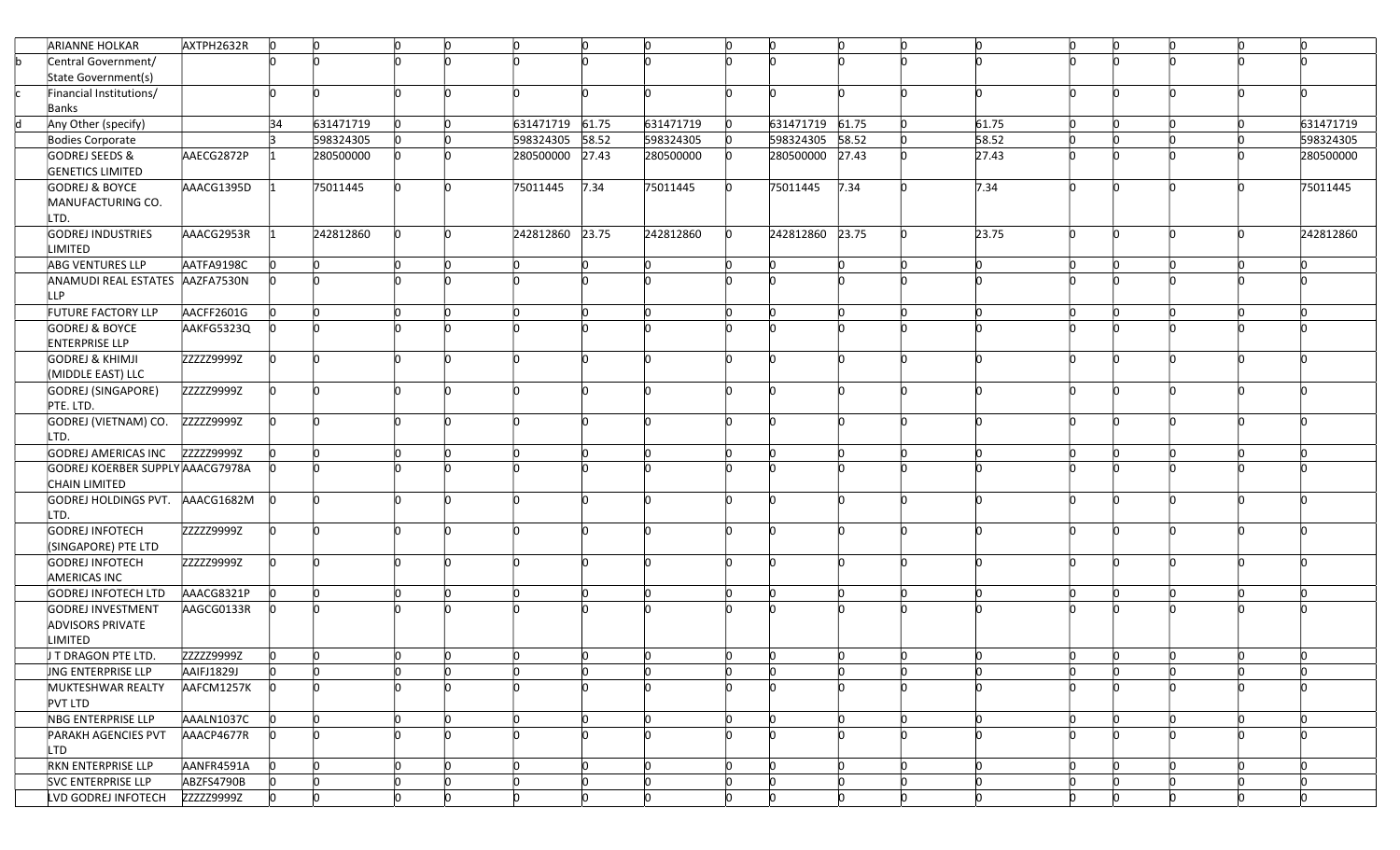| <b>NV</b> |                                                                                   |            |          |          |                           |                           |          |      |          |     |                           |      |   |              |                           |                           |          |
|-----------|-----------------------------------------------------------------------------------|------------|----------|----------|---------------------------|---------------------------|----------|------|----------|-----|---------------------------|------|---|--------------|---------------------------|---------------------------|----------|
|           | SHEETAK INC.                                                                      | ZZZZZ9999Z | n.       | n        | n                         | In                        |          |      |          |     |                           |      |   |              | 'n                        |                           |          |
|           | URBAN ELECTRIC POWER ZZZZZ9999Z                                                   |            | n.       |          | 'n                        | 'n                        |          |      |          |     |                           |      |   |              |                           |                           |          |
| INC.      | VEROMATIC                                                                         | ZZZZZ9999Z | In.      | In.      | h                         | ln.                       |          |      | In.      | n.  |                           |      |   |              | 'n<br>n                   | 'n                        |          |
|           | INTERNATIONAL BV                                                                  |            |          |          |                           |                           |          |      |          |     |                           |      |   |              |                           |                           |          |
|           | INNOVIA<br>MULTIVENTURES PRIVATE<br>LIMITED                                       | AAECI4147D | lo.      | In.      | 'n                        | In.                       |          |      |          | n   |                           |      |   |              |                           | 'n                        |          |
|           | <b>PRAVIZ DEVELOPERS</b><br>PRIVATE LIMITED                                       | AAJCP5641C | ln.      | <b>n</b> | lo.                       | In.                       |          |      | n        | n.  | 'n                        |      |   |              | In.<br>In                 | 'n                        |          |
|           | KARUKACHAL<br><b>DEVELOPERS PRIVATE</b><br>LIMITED                                | AAHCK0293M |          |          |                           |                           |          |      |          |     |                           |      |   |              |                           |                           |          |
|           | GODREJ UEP<br>(SINGAPORE) PTE. LTD.                                               | ZZZZZ9999Z |          |          | h                         |                           |          |      |          |     |                           |      |   |              |                           |                           |          |
|           | GODREJ HOUSING<br><b>FINANCE LIMITED</b>                                          | AAHCG4999A | In.      | n        | In.                       | 'n                        |          |      |          | n.  |                           |      |   |              |                           |                           |          |
|           | SHAKTI SUSTAINABLE<br><b>ENERGY FOUNDATION</b>                                    | AANCS7287H | In.      |          | 'n                        |                           |          |      |          |     |                           |      |   |              |                           |                           |          |
|           | ENSEMBLE HOLDINGS & AAACE0900G<br><b>FINANCE LIMITED</b>                          |            | lo.      | <b>n</b> | 'n                        | 'n                        |          |      |          | n.  |                           |      |   |              | n                         |                           |          |
|           | GODREJ INTERNATIONAL ZZZZZ9999Z<br>LIMITED                                        |            | In.      |          | 'n                        | In                        |          |      |          |     |                           |      |   |              |                           |                           |          |
|           | GODREJ INTERNATIONAL ZZZZZ9999Z<br><b>TRADING &amp; INVESTMENT</b><br>PTE. LTD.   |            | IO.      | <b>n</b> | n                         | In.                       |          |      | n        | n   | n                         |      |   |              | n<br>ľ                    |                           |          |
|           | <b>GODREJ PROPERTIES</b><br><b>LIMITED</b>                                        | AAACG3995M | <b>n</b> | n        | 'n                        | In.                       |          |      |          | n.  |                           |      |   |              |                           |                           |          |
|           | GODREJ AGROVET<br>LIMITED                                                         | AAACG0617Q |          |          | <b>n</b>                  |                           |          |      |          |     |                           |      |   |              |                           |                           |          |
|           | <b>GODREJ ONE PREMISES</b><br>MANAGEMENT PRIVATE<br>LIMITED                       | AAGCG0510Q | 10       | 'n       | <b>n</b>                  | 'n                        |          |      |          |     |                           |      |   |              |                           |                           |          |
|           | <b>CERES DEVELOPERS</b><br>PRIVATE LIMITED                                        | AAICC3649Q | In.      | 'n       | 'n                        | In.                       |          |      |          | n.  |                           |      |   |              |                           |                           |          |
|           | PYXIS HOLDINGS LIMITED AAKCP7582M                                                 |            |          | <b>n</b> | $\mathsf{I}^{\mathsf{O}}$ | $\overline{0}$            |          |      | ln.      | n   | 'n                        |      |   |              | 'n                        | 'n                        |          |
|           | <b>GODREJ UEP PRIVATE</b><br>LIMITED                                              | AAHCG0300K |          |          |                           |                           |          |      |          |     |                           |      |   |              |                           |                           |          |
|           | AREL ENTERPRISE LLP                                                               | ABUFA0723B | ln.      | <b>n</b> | lo.                       | $\mathsf{D}$              | 'n       | n    | In.      | lo. | 'n                        |      |   | 'n           | <b>n</b><br>'n            | In.                       | n        |
|           | TNP ENTERPRISE LLP                                                                | AARFT3696A | IO.      | $\Omega$ | <b>O</b>                  | $\mathsf{I}^{\mathsf{O}}$ | 10       | n    | 10       | n.  | 0                         | 'n   | n | $\mathbf{0}$ | 0<br>n                    | $\mathsf{I}^{\mathsf{O}}$ | 10       |
|           | ANBG ENTERPRISE LLP                                                               | ABUFA4652M |          |          | $\mathsf{I}^{\mathsf{O}}$ | lo.                       |          |      | In.      |     | <b>n</b>                  |      | n | <b>n</b>     | $\mathsf{I}^{\mathsf{O}}$ |                           | n        |
|           | Partnership Firms                                                                 |            |          | 13438500 | lo.                       | Ю                         | 13438500 | 1.31 | 13438500 |     | 13438500                  | 1.31 |   | 1.31         | 'n                        |                           | 13438500 |
|           | RISHAD KAIKHUSHRU<br>NAOROJI & OTHERS<br>(PARTNERS OF RKN<br><b>ENTERPRISES</b> ) | AAUFR5998J |          | 13438500 | <b>n</b>                  | In.                       | 13438500 | 1.31 | 13438500 | n.  | 13438500                  | 1.31 |   | 1.31         | 'n                        |                           | 13438500 |
|           | INDIA WEAVES                                                                      | AABFI5700J | lo.      | In.      | $\mathsf{I}^{\mathsf{O}}$ | O                         | 10       |      | 0        | In. | $\mathsf{I}^{\mathsf{O}}$ | n    | Ю | <b>lo</b>    | O<br>In.                  | 0                         | 0        |
|           | CYMROZA ART GALLERY                                                               | AAAFC4933A | lo.      | h        | lo.                       | $\mathbf{0}$              |          |      | lo.      |     | 'n                        |      |   |              |                           | 'n                        |          |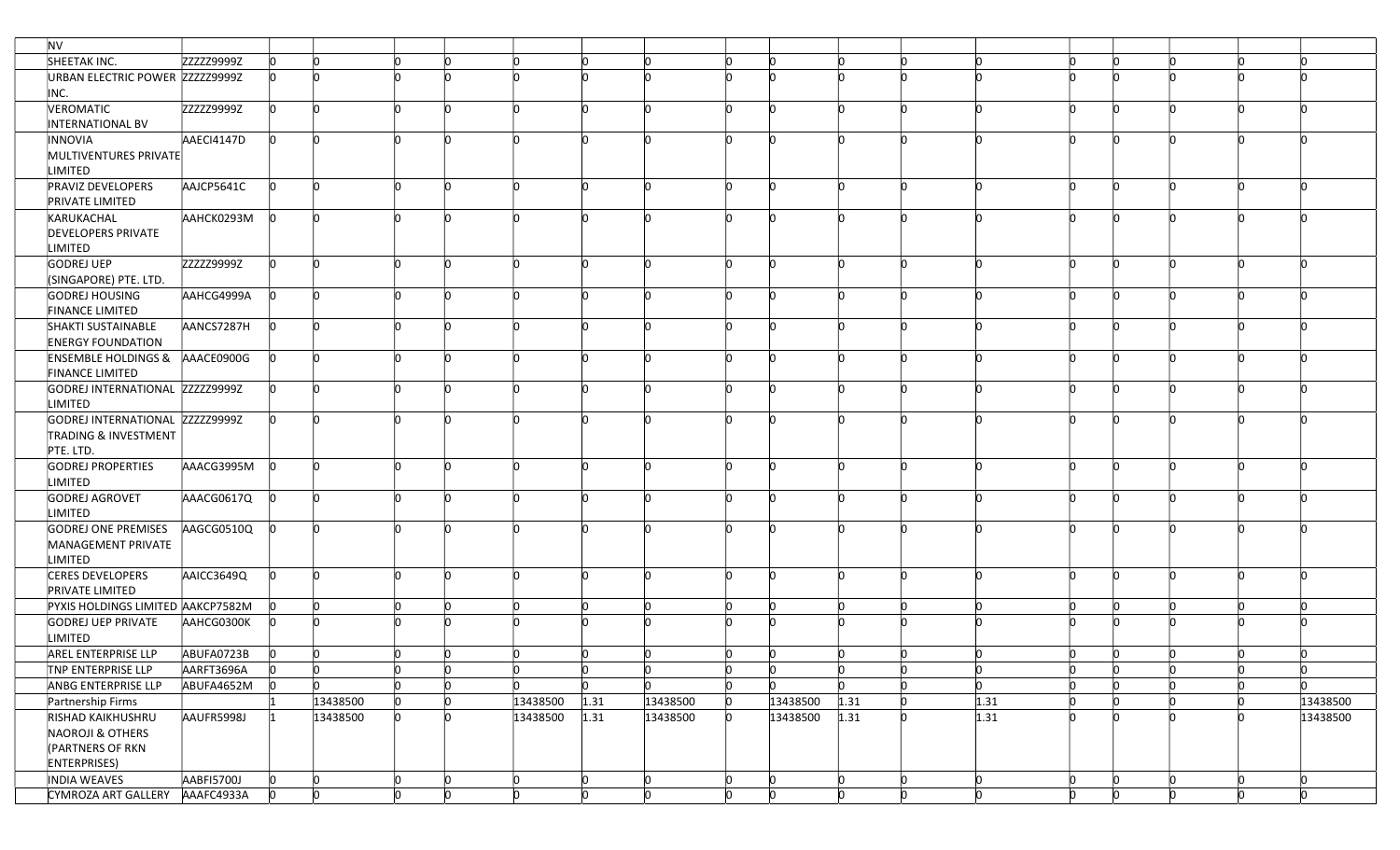| MINILAND SCHOOL               | AAAFM8851D | $\circ$ | $\mathsf{I}^{\mathsf{O}}$ | $\mathsf{I}^{\mathsf{O}}$ | $\mathsf{I}^{\mathsf{O}}$ | $\Omega$ | $\mathsf{I}^{\mathsf{O}}$ | <b>n</b>             | $\mathsf{I}^{\mathsf{O}}$ | $\mathsf{D}$ | $\mathsf{D}$ | $\mathsf{I}^{\mathsf{O}}$ | $\mathsf{D}$ | $\mathsf{I}^{\mathsf{O}}$ | O  | lo. | $\mathsf{D}$ | ln.      |
|-------------------------------|------------|---------|---------------------------|---------------------------|---------------------------|----------|---------------------------|----------------------|---------------------------|--------------|--------------|---------------------------|--------------|---------------------------|----|-----|--------------|----------|
| Trusts                        |            | 30      | 19708914                  | ln.                       |                           | 19708914 | 1.93                      | 19708914<br>$\Omega$ |                           | 19708914     | 1.93         |                           | 1.93         |                           |    |     |              | 19708914 |
| JAMSHYD GODREJ AND            | AABTT9664Q |         | 24                        |                           |                           | 24       |                           | 24<br>'n             |                           | 24           |              |                           |              | 'n                        |    |     |              | 24       |
| OTHERS (TRUSTEES OF           |            |         |                           |                           |                           |          |                           |                      |                           |              |              |                           |              |                           |    |     |              |          |
| THE RAIKA GODREJ              |            |         |                           |                           |                           |          |                           |                      |                           |              |              |                           |              |                           |    |     |              |          |
| <b>FAMILY TRUST)</b>          |            |         |                           |                           |                           |          |                           |                      |                           |              |              |                           |              |                           |    |     |              |          |
| ADI GODREJ, TANYA             | AAGTA3933L |         |                           | 'n                        | <b>n</b>                  |          | 'n                        | 'n                   |                           |              | n            |                           |              | ln.                       | 'n | n   |              |          |
| DUBASH, NISABA GODREJ         |            |         |                           |                           |                           |          |                           |                      |                           |              |              |                           |              |                           |    |     |              |          |
| AND PIROJSHA GODREJ           |            |         |                           |                           |                           |          |                           |                      |                           |              |              |                           |              |                           |    |     |              |          |
| <b>TRUSTEES OF ABG</b>        |            |         |                           |                           |                           |          |                           |                      |                           |              |              |                           |              |                           |    |     |              |          |
| <b>FAMILY TRUST)</b>          |            |         |                           |                           |                           |          |                           |                      |                           |              |              |                           |              |                           |    |     |              |          |
|                               |            |         |                           |                           |                           |          |                           | 'n                   |                           |              |              |                           |              | In.                       |    |     |              |          |
| TANYA DUBASH AND              | AADTT2162R |         | 2843100                   |                           |                           | 2843100  | 0.28                      | 2843100              |                           | 2843100      | 0.28         |                           | 0.28         |                           |    |     |              | 2843100  |
| PIROJSHA GODREJ               |            |         |                           |                           |                           |          |                           |                      |                           |              |              |                           |              |                           |    |     |              |          |
| <b>TRUSTEES OF TAD</b>        |            |         |                           |                           |                           |          |                           |                      |                           |              |              |                           |              |                           |    |     |              |          |
| <b>FAMILY TRUST)</b>          |            |         |                           |                           |                           |          |                           |                      |                           |              |              |                           |              |                           |    |     |              |          |
| TANYA DUBASH AND              | AADTT2161N |         |                           |                           | <b>In</b>                 |          | 'n                        |                      |                           |              | 'n           |                           |              | In.                       |    | 'n  |              |          |
| PIROJSHA GODREJ               |            |         |                           |                           |                           |          |                           |                      |                           |              |              |                           |              |                           |    |     |              |          |
| <b>TRUSTEES OF TAD</b>        |            |         |                           |                           |                           |          |                           |                      |                           |              |              |                           |              |                           |    |     |              |          |
| CHILDREN TRUST)               |            |         |                           |                           |                           |          |                           |                      |                           |              |              |                           |              |                           |    |     |              |          |
| NISABA GODREJ AND             | AACTN8143K |         | 2843100                   | n                         |                           | 2843100  | 0.28                      | 2843100<br>ln.       |                           | 2843100      | 0.28         |                           | 0.28         | n                         | n  | 'n  |              | 2843100  |
| PIROJSHA GODREJ               |            |         |                           |                           |                           |          |                           |                      |                           |              |              |                           |              |                           |    |     |              |          |
| <b>(TRUSTEES OF NG FAMILY</b> |            |         |                           |                           |                           |          |                           |                      |                           |              |              |                           |              |                           |    |     |              |          |
| TRUST)                        |            |         |                           |                           |                           |          |                           |                      |                           |              |              |                           |              |                           |    |     |              |          |
| NISABA GODREJ AND             | AACTN8142J |         |                           |                           |                           |          |                           |                      |                           |              |              |                           |              | In.                       |    |     |              |          |
| PIROJSHA GODREJ               |            |         |                           |                           |                           |          |                           |                      |                           |              |              |                           |              |                           |    |     |              |          |
| <b>TRUSTEES OF NG</b>         |            |         |                           |                           |                           |          |                           |                      |                           |              |              |                           |              |                           |    |     |              |          |
| CHILDREN TRUST)               |            |         |                           |                           |                           |          |                           |                      |                           |              |              |                           |              |                           |    |     |              |          |
| PIROJSHA GODREJ AND           | AADTP6147L |         | 2843100                   |                           |                           | 2843100  | 0.28                      | 2843100<br><b>n</b>  |                           | 2843100      | 0.28         |                           | 0.28         | In.                       |    |     |              | 2843100  |
| NISABA GODREJ                 |            |         |                           |                           |                           |          |                           |                      |                           |              |              |                           |              |                           |    |     |              |          |
| <b>TRUSTEES OF PG FAMILY</b>  |            |         |                           |                           |                           |          |                           |                      |                           |              |              |                           |              |                           |    |     |              |          |
| TRUST)                        |            |         |                           |                           |                           |          |                           |                      |                           |              |              |                           |              |                           |    |     |              |          |
| PIROJSHA GODREJ AND           | AADTP6148F |         |                           |                           |                           |          |                           |                      |                           |              | 'n           |                           |              | In.                       |    |     |              |          |
| NISABA GODREJ                 |            |         |                           |                           |                           |          |                           |                      |                           |              |              |                           |              |                           |    |     |              |          |
| <b>TRUSTEES OF PG</b>         |            |         |                           |                           |                           |          |                           |                      |                           |              |              |                           |              |                           |    |     |              |          |
| CHILDREN TRUST)               |            |         |                           |                           |                           |          |                           |                      |                           |              |              |                           |              |                           |    |     |              |          |
| PIROJSHA GODREJ AND           | AADTP6157C |         |                           |                           |                           |          |                           |                      |                           |              |              |                           |              | 'n                        |    |     |              |          |
| NISABA GODREJ                 |            |         |                           |                           |                           |          |                           |                      |                           |              |              |                           |              |                           |    |     |              |          |
| <b>TRUSTEES OF PG</b>         |            |         |                           |                           |                           |          |                           |                      |                           |              |              |                           |              |                           |    |     |              |          |
| LINEAGE TRUST)                |            |         |                           |                           |                           |          |                           |                      |                           |              |              |                           |              |                           |    |     |              |          |
| NADIR GODREJ,                 | AACTN8146N |         |                           | 'n                        | <b>n</b>                  |          | n                         | 'n                   |                           |              | 'n           | n                         |              | In.                       | 'n | In. |              |          |
| HORMAZD GODREJ AND            |            |         |                           |                           |                           |          |                           |                      |                           |              |              |                           |              |                           |    |     |              |          |
| RATI GODREJ (TRUSTEES         |            |         |                           |                           |                           |          |                           |                      |                           |              |              |                           |              |                           |    |     |              |          |
| OF NBG FAMILY TRUST)          |            |         |                           |                           |                           |          |                           |                      |                           |              |              |                           |              |                           |    |     |              |          |
| NADIR GODREJ,                 | AADTR3334F |         |                           |                           | <b>In</b>                 |          | 'n                        | 'n                   |                           |              |              |                           |              | In.                       | 'n |     |              |          |
| HORMAZD GODREJ AND            |            |         |                           |                           |                           |          |                           |                      |                           |              |              |                           |              |                           |    |     |              |          |
| RATI GODREJ (TRUSTEES         |            |         |                           |                           |                           |          |                           |                      |                           |              |              |                           |              |                           |    |     |              |          |
| OF RNG FAMILY TRUST)          |            |         |                           |                           |                           |          |                           |                      |                           |              |              |                           |              |                           |    |     |              |          |
| NADIR GODREJ,                 | AADTB3103E |         |                           |                           |                           |          |                           |                      |                           |              |              |                           |              | In.                       |    |     |              |          |
| HORMAZD GODREJ AND            |            |         |                           |                           |                           |          |                           |                      |                           |              |              |                           |              |                           |    |     |              |          |
| RATI GODREJ (TRUSTEES         |            |         |                           |                           |                           |          |                           |                      |                           |              |              |                           |              |                           |    |     |              |          |
|                               |            |         |                           |                           |                           |          |                           |                      |                           |              |              |                           |              |                           |    |     |              |          |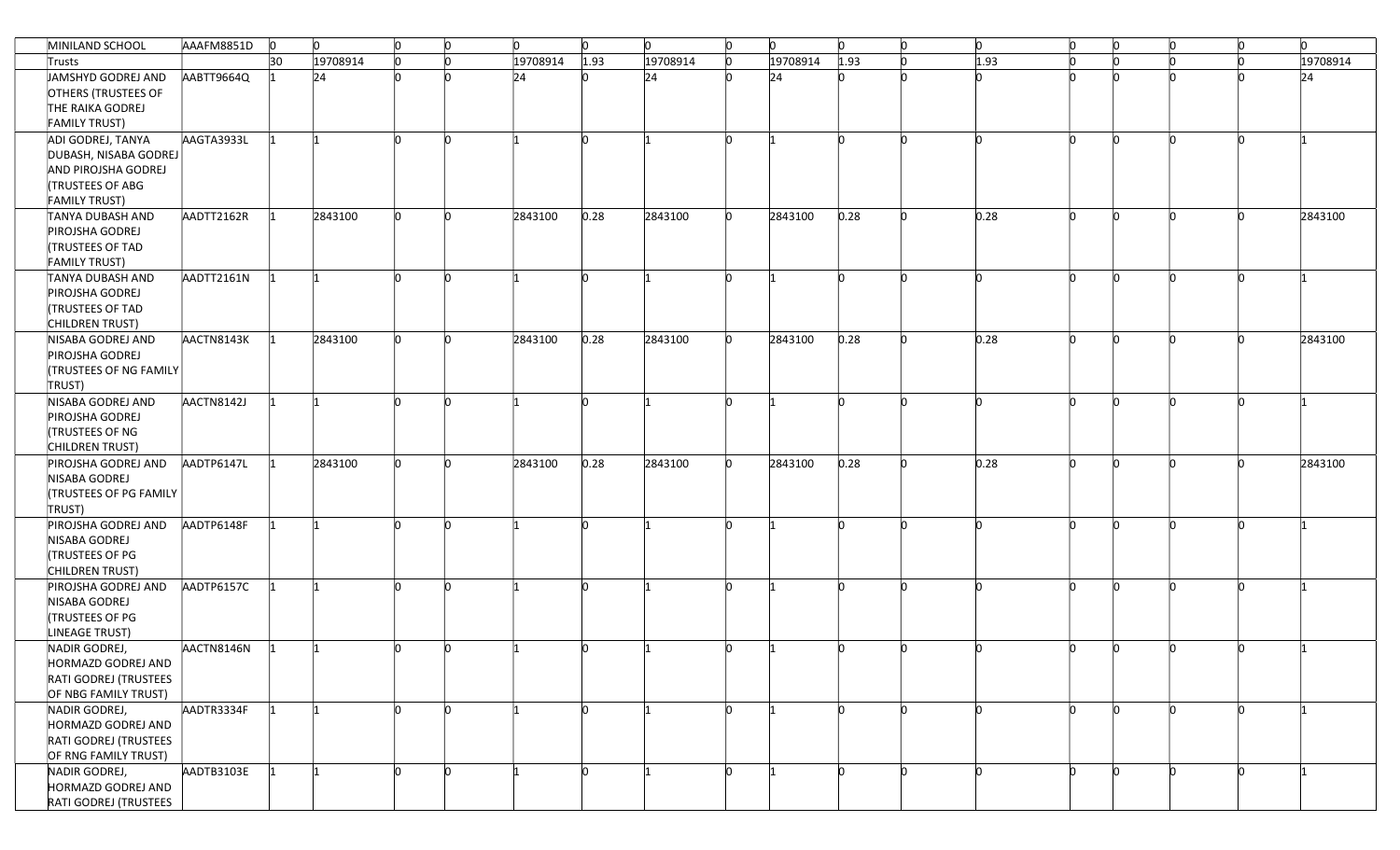| OF BNG FAMILY TRUST)                                                                                    |            |         |   |          |         |      |         |    |         |      |              |      |     |          |  |         |
|---------------------------------------------------------------------------------------------------------|------------|---------|---|----------|---------|------|---------|----|---------|------|--------------|------|-----|----------|--|---------|
| NADIR GODREJ,<br>HORMAZD GODREJ AND<br>RATI GODREJ (TRUSTEES                                            | AADTB3104D | 1312441 |   |          | 1312441 | 0.13 | 1312441 | n  | 1312441 | 0.13 |              | 0.13 | 'n  |          |  | 1312441 |
| OF BNG SUCCESSOR<br>TRUST)                                                                              |            |         |   |          |         |      |         |    |         |      |              |      |     |          |  |         |
| NADIR GODREJ,<br>HORMAZD GODREJ AND<br><b>BURJIS GODREJ</b><br><b>TRUSTEES OF BNG</b><br>LINEAGE TRUST) | AADTB3131A |         |   |          |         |      |         |    |         |      |              |      | n   |          |  |         |
| NADIR GODREJ,<br>HORMAZD GODREJ AND<br>RATI GODREJ (TRUSTEES<br>OF SNG FAMILY TRUST)                    | AAUTS8170P | 11      |   | n        |         |      |         |    |         |      |              |      | 'n  | 'n       |  |         |
| NADIR GODREJ,<br>HORMAZD GODREJ AND<br>RATI GODREJ (TRUSTEES<br>OF SNG SUCCESSOR<br>TRUST)              | AAUTS8169C | 1312429 |   |          | 1312429 | 0.13 | 1312429 | n  | 1312429 | 0.13 |              | 0.13 | In. | n        |  | 1312429 |
| NADIR GODREJ,<br>HORMAZD GODREJ AND<br>SOHRAB GODREJ<br><b>TRUSTEES OF SNG</b><br>LINEAGE TRUST)        | AAUTS8166P |         |   |          |         |      |         |    |         |      |              |      |     |          |  |         |
| NADIR GODREJ,<br>HORMAZD GODREJ AND<br>RATI GODREJ (TRUSTEES<br>OF HNG FAMILY TRUST)                    | AABTH8245H | 2752299 |   |          | 2752299 | 0.27 | 2752299 |    | 2752299 | 0.27 |              | 0.27 | n   |          |  | 2752299 |
| JAMSHYD GODREJ,<br>PHEROZA GODREJ AND<br>NAVROZE GODREJ<br>TRUSTEES OF JNG<br><b>FAMILY TRUST)</b>      | AACTJ8806H | l1      | n | 'n       |         |      |         |    |         |      |              | n    | 'n  | n.       |  |         |
| JAMSHYD GODREJ,<br>PHEROZA GODREJ AND<br>NAVROZE GODREJ<br><b>(TRUSTEES OF PJG FAMILY</b><br>TRUST)     | AADTP6195J | 1       |   | ľn       |         |      |         |    |         |      |              |      | n   | n        |  |         |
| JAMSHYD GODREJ,<br>PHEROZA GODREJ AND<br>NAVROZE GODREJ<br><b>(TRUSTEES OF RJG FAMILY</b><br>TRUST)     | AADTR3388K |         |   |          |         |      |         |    |         |      |              |      |     | n        |  |         |
| JAMSHYD GODREJ,<br>PHEROZA GODREJ AND<br>NAVROZE GODREJ<br><b>TRUSTEES OF RAIKA</b><br>LINEAGE TRUST)   | AADTR3335E | l1      |   | <b>n</b> |         | 'n   |         | 'n |         |      |              |      | In. | <b>n</b> |  |         |
| JAMSHYD GODREJ,                                                                                         | AACTN8211E |         | h | 'n       |         | In.  |         |    |         |      | <sub>n</sub> |      | ln. | n.       |  |         |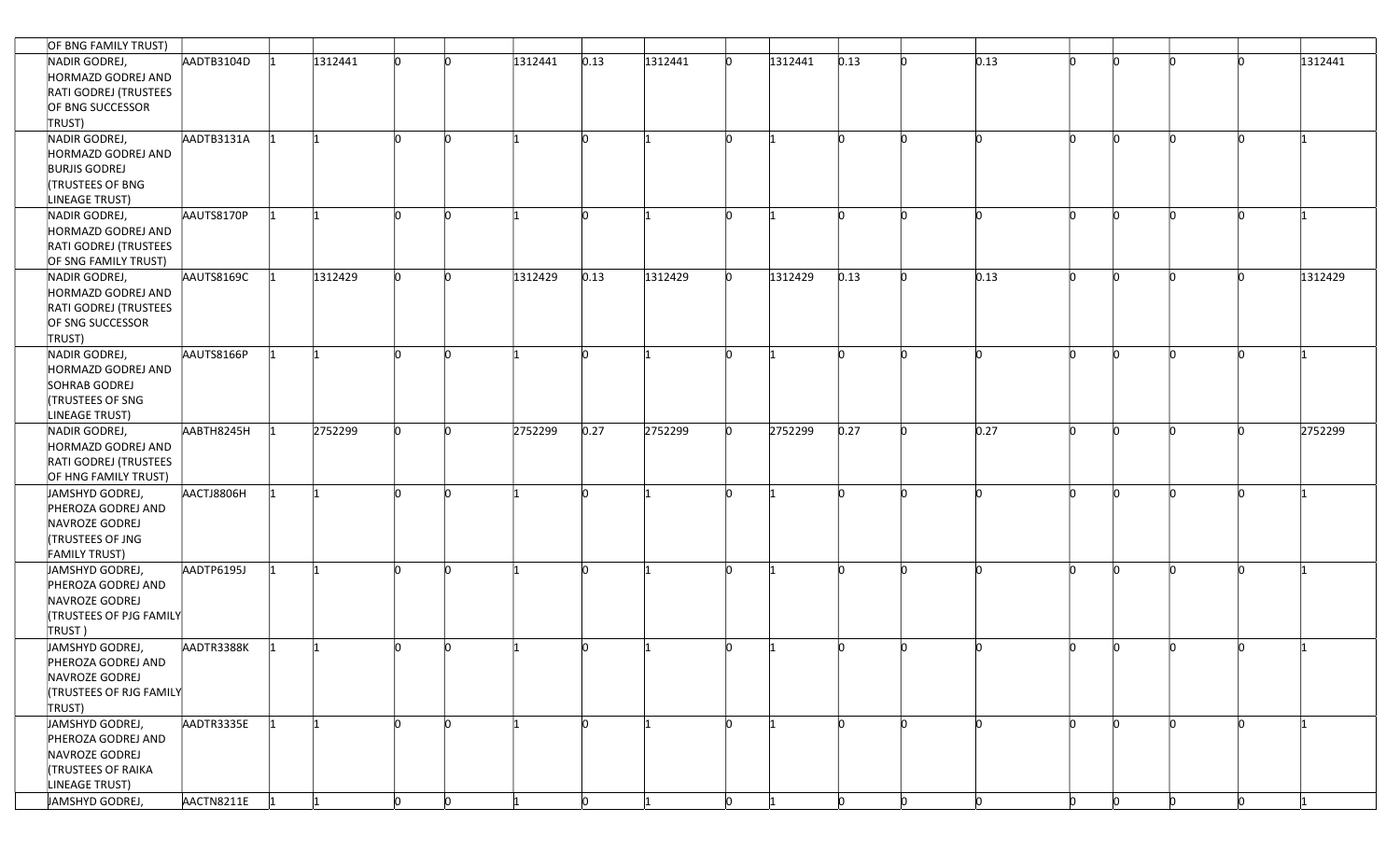|    | PHEROZA GODREJ AND                 |     |           |                           |                           |                 |           |                |                           |          |    |       |                           |    |                |          |                           |
|----|------------------------------------|-----|-----------|---------------------------|---------------------------|-----------------|-----------|----------------|---------------------------|----------|----|-------|---------------------------|----|----------------|----------|---------------------------|
|    | NAVROZE GODREJ                     |     |           |                           |                           |                 |           |                |                           |          |    |       |                           |    |                |          |                           |
|    | <b>TRUSTEES OF NJG</b>             |     |           |                           |                           |                 |           |                |                           |          |    |       |                           |    |                |          |                           |
|    | <b>FAMILY TRUST)</b>               |     |           |                           |                           |                 |           |                |                           |          |    |       |                           |    |                |          |                           |
|    | JAMSHYD GODREJ,<br>AACTN8149D      |     |           |                           | <b>n</b>                  |                 | 'n        |                |                           |          |    |       | n                         | 'n |                |          |                           |
|    | PHEROZA GODREJ AND                 |     |           |                           |                           |                 |           |                |                           |          |    |       |                           |    |                |          |                           |
|    | NAVROZE GODREJ                     |     |           |                           |                           |                 |           |                |                           |          |    |       |                           |    |                |          |                           |
|    | <b>TRUSTEES OF NAVROZE</b>         |     |           |                           |                           |                 |           |                |                           |          |    |       |                           |    |                |          |                           |
|    | LINEAGE TRUST)                     |     |           |                           |                           |                 |           |                |                           |          |    |       |                           |    |                |          |                           |
|    | SMITA GODREJ CRISHNA, AAUTS8167N   |     |           |                           |                           |                 |           |                |                           |          |    |       | In.                       | In |                |          |                           |
|    | V M CRISHNA, F C BIERI             |     |           |                           |                           |                 |           |                |                           |          |    |       |                           |    |                |          |                           |
|    | AND NYRIKA HOLKAR                  |     |           |                           |                           |                 |           |                |                           |          |    |       |                           |    |                |          |                           |
|    | <b>TRUSTEES OF SGC</b>             |     |           |                           |                           |                 |           |                |                           |          |    |       |                           |    |                |          |                           |
|    | <b>FAMILY TRUST)</b>               |     |           |                           |                           |                 |           |                |                           |          |    |       |                           |    |                |          |                           |
|    | SMITA GODREJ CRISHNA, AACTV6506C   |     |           |                           | <b>I</b> n                |                 | <b>In</b> |                |                           | 'n       |    |       | In.                       | 'n |                | 'n       |                           |
|    | V M CRISHNA, F C BIERI             |     |           |                           |                           |                 |           |                |                           |          |    |       |                           |    |                |          |                           |
|    | AND NYRIKA HOLKAR                  |     |           |                           |                           |                 |           |                |                           |          |    |       |                           |    |                |          |                           |
|    | <b>ITRUSTEES OF VMC</b>            |     |           |                           |                           |                 |           |                |                           |          |    |       |                           |    |                |          |                           |
|    | <b>FAMILY TRUST)</b>               |     |           |                           |                           |                 |           |                |                           |          |    |       |                           |    |                |          |                           |
|    | SMITA GODREJ CRISHNA, AAATF6358C   |     | 2901200   |                           |                           | 2901200         | 0.28      | 2901200        | 2901200<br>'n             | 0.28     |    | 0.28  | n                         | 'n |                |          | 2901200                   |
|    | <b>FREYAN CRISHNA BIERI</b>        |     |           |                           |                           |                 |           |                |                           |          |    |       |                           |    |                |          |                           |
|    | AND NYRIKA HOLKAR                  |     |           |                           |                           |                 |           |                |                           |          |    |       |                           |    |                |          |                           |
|    | <b>TRUSTEES OF FVC</b>             |     |           |                           |                           |                 |           |                |                           |          |    |       |                           |    |                |          |                           |
|    | <b>FAMILY TRUST)</b>               |     |           |                           |                           |                 |           |                |                           |          |    |       |                           |    |                |          |                           |
|    | SMITA GODREJ CRISHNA, AAATF6359D   |     |           |                           | <b>n</b>                  |                 | 'n        |                |                           |          |    |       |                           | 'n |                |          |                           |
|    | <b>FREYAN CRISHNA BIERI</b>        |     |           |                           |                           |                 |           |                |                           |          |    |       |                           |    |                |          |                           |
|    | AND NYRIKA HOLKAR                  |     |           |                           |                           |                 |           |                |                           |          |    |       |                           |    |                |          |                           |
|    | <b>TRUSTEES OF FVC</b>             |     |           |                           |                           |                 |           |                |                           |          |    |       |                           |    |                |          |                           |
|    | CHILDREN TRUST)                    |     |           |                           |                           |                 |           |                |                           |          |    |       |                           |    |                |          |                           |
|    | SMITA GODREJ CRISHNA, AACTN8147P   |     |           | In.                       | <b>In</b>                 |                 | 'n        |                | 'n                        |          |    |       | In.                       | 'n |                |          |                           |
|    | FREYAN CRISHNA BIERI               |     |           |                           |                           |                 |           |                |                           |          |    |       |                           |    |                |          |                           |
|    | AND NYRIKA HOLKAR                  |     |           |                           |                           |                 |           |                |                           |          |    |       |                           |    |                |          |                           |
|    | <b>TRUSTEES OF NVC</b>             |     |           |                           |                           |                 |           |                |                           |          |    |       |                           |    |                |          |                           |
|    | CHILDREN TRUST)                    |     |           |                           |                           |                 |           |                |                           |          |    |       |                           |    |                |          |                           |
|    | SMITA GODREJ CRISHNA, AACTN8148C   |     | 2901200   |                           | n                         | 2901200         | 0.28      | 2901200        | 2901200<br>'n             | 0.28     |    | 0.28  | n                         |    |                |          | 2901200                   |
|    | FREYAN CRISHNA BIERI               |     |           |                           |                           |                 |           |                |                           |          |    |       |                           |    |                |          |                           |
|    | AND NYRIKA HOLKAR                  |     |           |                           |                           |                 |           |                |                           |          |    |       |                           |    |                |          |                           |
|    | <b>TRUSTEES OF NVC</b>             |     |           |                           |                           |                 |           |                |                           |          |    |       |                           |    |                |          |                           |
|    | <b>FAMILY TRUST)</b>               |     |           |                           |                           |                 |           |                |                           |          |    |       |                           |    |                |          |                           |
|    | Sub-Total (A)(1)                   | 48  | 646488197 | n                         | 10                        | 646488197 63.22 |           | 646488197      | 646488197 63.22           |          |    | 63.22 |                           | 'n | 4263670        | 0.66     | 646488197                 |
|    | Foreign                            | Ю   | Ю         | Ю                         | 10                        | Ю               | 0         | <b>O</b>       | Ю<br>Ю                    | 0        | n  |       | Ю                         |    | Ю              | 0        | 0                         |
| a  | Individuals (Non-Resident          |     | 70        | 'n                        | <b>n</b>                  | 70              | <b>In</b> | 70             | 70                        |          |    |       |                           |    |                |          | 70                        |
|    | Individuals/Foreign                |     |           |                           |                           |                 |           |                |                           |          |    |       |                           |    |                |          |                           |
|    | Individuals)                       |     |           |                           |                           |                 |           |                |                           |          |    |       |                           |    |                |          |                           |
|    | FREYAN CRISHNA BIERI<br>AADPC3186A |     | 70        |                           | n                         | 70              | h         | 70             | 70                        | <b>n</b> |    |       | n.                        | 'n |                | n.       | 70                        |
|    | Government                         | n   | h         | h                         | $\overline{0}$            |                 | h         | $\overline{0}$ | $\overline{0}$            | 'n       |    |       | In.                       | 'n | 'n             |          | 'n                        |
| c. | Institutions                       | lo. | h         | <b>n</b>                  | $\mathsf{I}^{\mathsf{O}}$ |                 | In        | $\circ$        | $\mathsf{I}^{\mathsf{I}}$ | <b>n</b> |    |       | ln.                       | 'n | ln.            | <b>n</b> | <b>n</b>                  |
| d  | Foreign Portfolio Investor         | n.  | h         | 'n                        | $\overline{0}$            |                 | n         | $\overline{0}$ | $\overline{0}$            | In.      |    |       | In.                       | 'n | n              | n        | <b>n</b>                  |
| e  | Any Other (specify)                | n.  | O.        | $\mathsf{I}^{\mathsf{O}}$ | $\overline{0}$            | In              | In        | $ 0\rangle$    | $\mathsf{I}^{\mathsf{O}}$ | In.      | In |       | $\mathsf{I}^{\mathsf{O}}$ | In | $\overline{0}$ | In.      | $\mathsf{I}^{\mathsf{O}}$ |
|    | Sub-Total (A)(2)                   |     | 70        | n                         | 'n                        | $\overline{70}$ |           | 70             | 70<br>n                   | n        |    |       | h.                        |    | lo.            |          | 70                        |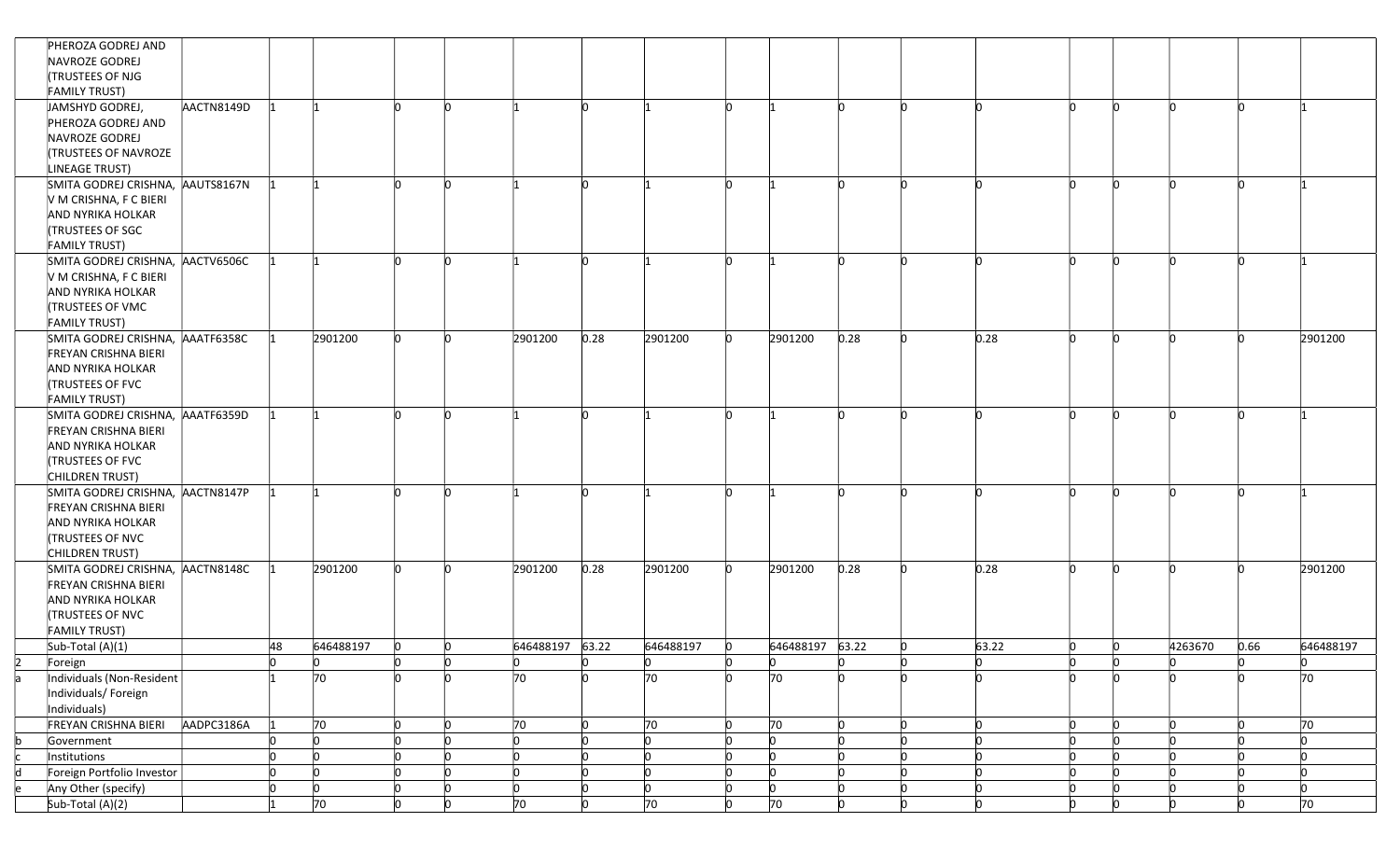| <sup>chareholding</sup> of         | 100227<br>768⊻، |  | 000007<br>ozo / | $\epsilon$ 22<br>. גבטו | 646488267 | 000027<br>AOZD. | $\sim$ 22<br>03.Z. |  |  | 20007<br>420307C | 0.66 |  |
|------------------------------------|-----------------|--|-----------------|-------------------------|-----------|-----------------|--------------------|--|--|------------------|------|--|
| Promoter and Promoter              |                 |  |                 |                         |           |                 |                    |  |  |                  |      |  |
| (A)(2)<br>$\left( \Lambda \right)$ |                 |  |                 |                         |           |                 |                    |  |  |                  |      |  |

Table III - Statement showing shareholding pattern of the Public shareholder

 $\mathbf{I}$ 

| <b>Category &amp;</b><br>Name of the<br>Shareholders<br>(1)                                                     | PAN(II)    | Nos. of<br>shareh<br>older (III) | No. of fully Partly paid-<br>paid up<br>equity<br>shares held<br>(IV) | up equity<br>shares held underlying<br>(V) | Nos. of<br>shares<br><b>Depository</b><br>Receipts<br>(VI) | Total os.<br>shares held VII<br>$\equiv$<br>IV+V+VI | <b>Shareholdin</b><br>g %<br>calculated<br>as per<br><b>SCRR, 1957</b><br>As a % of | <b>No of Voting Rights</b> |            | Number of Voting Rights held in each class of<br>securities<br>(IX) | Total as a %              | <b>No. of Shares</b><br><b>Outstanding</b><br>convertible<br>securities<br>(including | Total<br>Underlying   shareholding, as<br>a % assuming<br>full conversion<br>of convertible<br>securities (as a | No. | <b>Number of</b><br>Locked in<br>shares (XII)<br>As a % of<br>total | No. (Not<br>  applicable) | <b>Number of Shares</b><br>pledged or otherwise<br>encumbered (XIII)<br>As a % of<br>total shares | Number of<br>equity<br>shares<br>held in<br>dematerial<br>ized form |
|-----------------------------------------------------------------------------------------------------------------|------------|----------------------------------|-----------------------------------------------------------------------|--------------------------------------------|------------------------------------------------------------|-----------------------------------------------------|-------------------------------------------------------------------------------------|----------------------------|------------|---------------------------------------------------------------------|---------------------------|---------------------------------------------------------------------------------------|-----------------------------------------------------------------------------------------------------------------|-----|---------------------------------------------------------------------|---------------------------|---------------------------------------------------------------------------------------------------|---------------------------------------------------------------------|
|                                                                                                                 |            |                                  |                                                                       |                                            |                                                            |                                                     | $(A+B+C2)$<br><b>VIII</b>                                                           | Class X                    | Class<br>Y | <b>Total</b>                                                        | of Total<br>Voting rights | <b>Warrants</b> ) (X)                                                                 | percentage of<br>diluted share<br>capital)<br>(XI)                                                              | (a) | <b>Shares held</b><br>(b)                                           | (a)                       | $\begin{bmatrix} \text{total} \\ \text{held} \\ \text{applied} \\ \text{d} \end{bmatrix}$         | (XIV)                                                               |
| Institutions                                                                                                    |            |                                  |                                                                       |                                            |                                                            |                                                     | 'n                                                                                  |                            |            |                                                                     |                           |                                                                                       |                                                                                                                 |     |                                                                     |                           |                                                                                                   |                                                                     |
| Mutual Funds/                                                                                                   |            | 26                               | 24588980                                                              |                                            | 'n                                                         | 24588980                                            | 2.4                                                                                 | 24588980                   |            | 24588980                                                            | 2.4                       |                                                                                       | 2.4                                                                                                             |     |                                                                     |                           |                                                                                                   | 24588980                                                            |
| Venture Capital<br>Funds                                                                                        |            |                                  |                                                                       |                                            |                                                            |                                                     |                                                                                     |                            |            |                                                                     |                           |                                                                                       |                                                                                                                 |     |                                                                     |                           |                                                                                                   |                                                                     |
| Alternate<br>Investment Funds                                                                                   |            |                                  | 412453                                                                |                                            | 'n                                                         | 412453                                              | 0.04                                                                                | 412453                     |            | 412453                                                              | 0.04                      |                                                                                       | 0.04                                                                                                            | h   |                                                                     |                           |                                                                                                   | 412453                                                              |
| Foreign Venture<br>Capital Investors                                                                            |            |                                  |                                                                       |                                            |                                                            |                                                     |                                                                                     |                            |            |                                                                     |                           |                                                                                       |                                                                                                                 |     |                                                                     |                           |                                                                                                   |                                                                     |
| Foreign Portfolio<br>Investors                                                                                  |            | 659                              | 267976340                                                             |                                            | 'n                                                         | 267976340                                           | 26.21                                                                               | 267976340                  |            | 267976340                                                           | 26.21                     |                                                                                       | 26.21                                                                                                           |     |                                                                     |                           |                                                                                                   | 267976340                                                           |
| Baytree<br>Investments<br>(Mauritius) Pte Ltd                                                                   | AACCB5343C |                                  | 25175772                                                              |                                            | 'n                                                         | 25175772                                            | 2.46                                                                                | 25175772                   |            | 25175772                                                            | 2.46                      |                                                                                       | 2.46                                                                                                            |     |                                                                     |                           |                                                                                                   | 25175772                                                            |
| First Sentier<br>Investors Icvc -<br>Stewart Investors<br>Asia Pacific Leaders<br>Sustainability Fund           | AAACF8104H |                                  | 22235278                                                              |                                            | <b>n</b>                                                   | 22235278                                            | 2.17                                                                                | 22235278                   |            | 22235278                                                            | 2.17                      |                                                                                       | 2.17                                                                                                            |     |                                                                     |                           |                                                                                                   | 22235278                                                            |
| Government Of<br>Singapore                                                                                      | AAAJG0594R |                                  | 12852383                                                              |                                            | 'n                                                         | 12852383                                            | 1.26                                                                                | 12852383                   |            | 12852383                                                            | 1.26                      |                                                                                       | 1.26                                                                                                            | h   |                                                                     |                           |                                                                                                   | 12852383                                                            |
| St. James's Place<br>Asia Pacific Unit<br>Trust Managed By<br>First State<br>Investments (Hong<br>Kong) Limited | AATTS3543F |                                  | 12113318                                                              |                                            | 'n                                                         | 12113318                                            | 1.18                                                                                | 12113318                   |            | 12113318                                                            | 1.18                      |                                                                                       | 1.18                                                                                                            | h   |                                                                     |                           |                                                                                                   | 12113318                                                            |
| Europacific Growth AAAAE0997R<br>Fund                                                                           |            |                                  | 10323995                                                              |                                            | <b>n</b>                                                   | 10323995                                            | 1.01                                                                                | 10323995                   |            | 10323995                                                            | 1.01                      |                                                                                       | 1.01                                                                                                            |     |                                                                     |                           |                                                                                                   | 10323995                                                            |
| Others                                                                                                          | ZZZZZ9999Z |                                  | 185275594                                                             | <b>n</b>                                   | $\mathsf{I}^{\mathsf{O}}$                                  | 185275594                                           | 18.12                                                                               | 185275594                  |            | 185275594                                                           | 18.12                     |                                                                                       | 18.12                                                                                                           | h   | h                                                                   |                           |                                                                                                   | 185275594                                                           |
| Financial<br>Institutions/Banks                                                                                 |            | 20                               | 1171758                                                               |                                            | 'n                                                         | 1171758                                             | 0.11                                                                                | 1171758                    |            | 1171758                                                             | 0.11                      |                                                                                       | 0.11                                                                                                            |     |                                                                     |                           |                                                                                                   | 1127358                                                             |
| Insurance                                                                                                       |            | 21                               | 20857525                                                              |                                            |                                                            | 20857525                                            | 2.04                                                                                | 20857525                   |            | 20857525                                                            | 2.04                      |                                                                                       | 2.04                                                                                                            |     |                                                                     |                           |                                                                                                   | 20857525                                                            |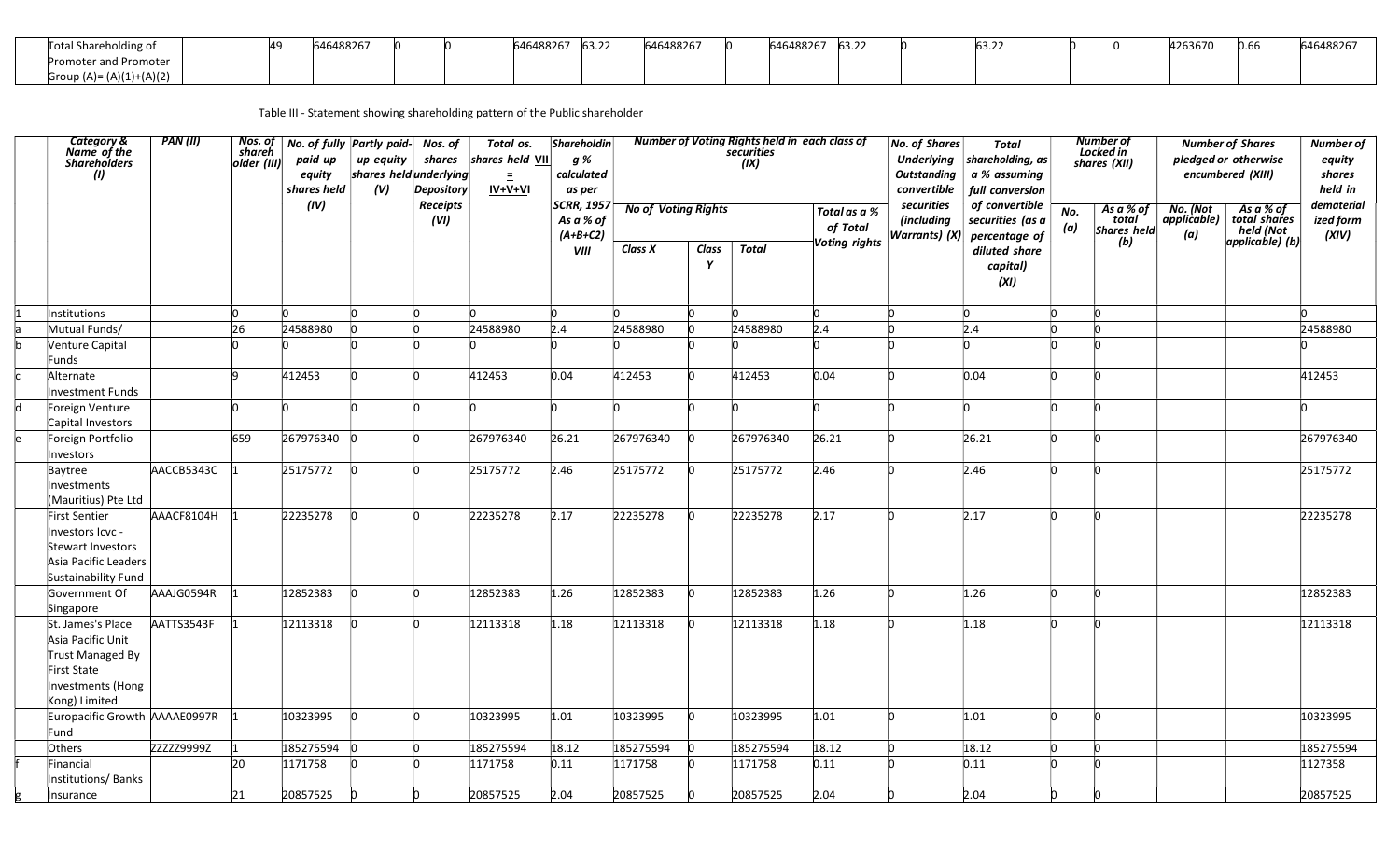| Companies                           |        |           |                           |           |          |           |          |           |              |    |            |     |                           |           |
|-------------------------------------|--------|-----------|---------------------------|-----------|----------|-----------|----------|-----------|--------------|----|------------|-----|---------------------------|-----------|
| Provident Funds/                    |        |           |                           |           |          |           |          |           |              |    |            |     |                           |           |
| Pension Funds                       |        |           |                           |           |          |           |          |           |              |    |            |     |                           |           |
| Any Other (specify)                 |        | 16200     | 'n                        | 16200     | In.      | 16200     | n        | 16200     | n.           | 'n | <b>n</b>   | ln. | <b>n</b>                  | 16200     |
| Other                               |        | 16200     |                           | 16200     | 'n       | 16200     |          | 16200     | n.           |    | 'n         | n.  |                           | 16200     |
| $Sub-Total(B)(1)$                   | 737    | 315023256 |                           | 315023256 | 30.81    | 315023256 |          | 315023256 | 30.81        |    | 30.81      | n   |                           | 314978856 |
| Central                             |        |           |                           |           |          |           |          |           |              |    |            |     |                           |           |
| Government/ State                   |        |           |                           |           |          |           |          |           |              |    |            |     |                           |           |
| Government(s)/                      |        |           |                           |           |          |           |          |           |              |    |            |     |                           |           |
| President of India                  |        |           |                           |           |          |           |          |           |              |    |            |     |                           |           |
| Sub-Total (B)(2)                    | ln.    |           |                           | 'n        | <b>n</b> |           |          | 'n        | n.           |    | <b>l</b> o | lo. | $\Omega$                  | In        |
| Non-institutions                    | n      |           |                           |           | 'n       |           |          | n         | n.           |    | 'n         | ln. | 'n                        | In        |
| Individuals -                       | 178930 | 44897841  | 'n                        | 44897841  | 4.39     | 44897841  | <b>n</b> | 44897841  | 4.39         |    | 4.39       | h   |                           | 37804859  |
| Individual                          | 178922 | 42249797  |                           | 42249797  | 4.13     | 42249797  | l0       | 42249797  | 4.13         |    | 4.13       |     |                           | 35157499  |
| shareholders                        |        |           |                           |           |          |           |          |           |              |    |            |     |                           |           |
| holding nominal                     |        |           |                           |           |          |           |          |           |              |    |            |     |                           |           |
| share capital up to                 |        |           |                           |           |          |           |          |           |              |    |            |     |                           |           |
| Rs. 2 lakhs.                        |        |           |                           |           |          |           |          |           |              |    |            |     |                           |           |
| Individual                          |        | 2648044   |                           | 2648044   | 0.26     | 2648044   |          | 2648044   | 0.26         |    | 0.26       |     | 'n                        | 2647360   |
| shareholders                        |        |           |                           |           |          |           |          |           |              |    |            |     |                           |           |
| holding nominal                     |        |           |                           |           |          |           |          |           |              |    |            |     |                           |           |
| share capital in                    |        |           |                           |           |          |           |          |           |              |    |            |     |                           |           |
| excess of Rs. 2                     |        |           |                           |           |          |           |          |           |              |    |            |     |                           |           |
| lakhs.                              |        |           |                           |           |          |           |          |           |              |    |            |     |                           |           |
| NBFCs registered                    |        | 3729      |                           | 3729      |          | 3729      |          | 3729      | n.           |    | 'n         | n   | <b>In</b>                 | 3729      |
| with RBI                            |        |           |                           |           |          |           |          |           | n.           |    |            | n.  |                           |           |
| Employee Trusts                     |        |           |                           |           |          |           |          |           |              |    | n          |     |                           |           |
| Overseas                            |        |           |                           |           |          |           |          |           |              |    |            |     |                           |           |
| Depositories                        |        |           |                           |           |          |           |          |           |              |    |            |     |                           |           |
| (holding DRs)<br>(balancing figure) |        |           |                           |           |          |           |          |           |              |    |            |     |                           |           |
| Any Other (specify)                 | 8760   | 16167986  |                           | 16167986  | 1.58     | 16167986  |          | 16167986  | 1.58         |    | 1.58       |     | 'n                        | 15342523  |
| Bodies Corporate                    | 683    | 5329463   |                           | 5329463   | 0.52     | 5329463   |          | 5329463   | 0.52         |    | 0.52       |     |                           | 5203249   |
| Clearing Members                    | 125    | 408946    |                           | 408946    | 0.04     | 408946    |          | 408946    | 0.04         |    | 0.04       |     |                           | 408946    |
| Foreign Nationals                   |        | 2568      |                           | 2568      | In.      | 2568      |          | 2568      | $\mathsf{D}$ |    | h          | h   |                           | 2568      |
| Foreign Portfolio                   |        | 1800      |                           | 1800      |          | 1800      |          | 1800      | n.           |    |            |     |                           | 1800      |
| Investor (Category                  |        |           |                           |           |          |           |          |           |              |    |            |     |                           |           |
| $\parallel$ III)                    |        |           |                           |           |          |           |          |           |              |    |            |     |                           |           |
| <b>HUF</b>                          | 1915   | 524777    |                           | 524777    | 0.05     | 524777    |          | 524777    | 0.05         |    | 0.05       |     | 'n                        | 524777    |
| <b>IEPF</b>                         |        | 2510905   | <b>n</b>                  | 2510905   | 0.25     | 2510905   | n        | 2510905   | 0.25         |    | 0.25       | In. |                           | 2510905   |
| LLP                                 | 50     | 372213    | n                         | 372213    | 0.04     | 372213    | n        | 372213    | 0.04         |    | 0.04       | n.  | $\mathsf{I}^{\mathsf{O}}$ | 372213    |
| Non-Resident                        | 5959   | 3626993   |                           | 3626993   | 0.35     | 3626993   |          | 3626993   | 0.35         |    | 0.35       |     |                           | 2927744   |
| Indian (NRI)                        |        |           |                           |           |          |           |          |           |              |    |            |     |                           |           |
| Trusts                              | 24     | 3390321   | $\mathsf{I}_{\mathsf{O}}$ | 3390321   | 0.33     | 3390321   | n        | 3390321   | 0.33         | 'n | 0.33       | n.  | <b>n</b>                  | 3390321   |
| Sub-Total (B)(3)                    | 187695 | 61069556  |                           | 61069556  | 5.97     | 61069556  | In       | 61069556  | 5.97         |    | 5.97       | n.  | h                         | 53151111  |
| <b>Total Public</b>                 | 188432 | 376092812 |                           | 376092812 | 36.78    | 376092812 |          | 376092812 | 36.78        |    | 36.78      |     |                           | 368129967 |
| Shareholding (B)=                   |        |           |                           |           |          |           |          |           |              |    |            |     |                           |           |
| $(B)(1)+(B)(2)+(B)(3)$              |        |           |                           |           |          |           |          |           |              |    |            |     |                           |           |
|                                     |        |           |                           |           |          |           |          |           |              |    |            |     |                           |           |